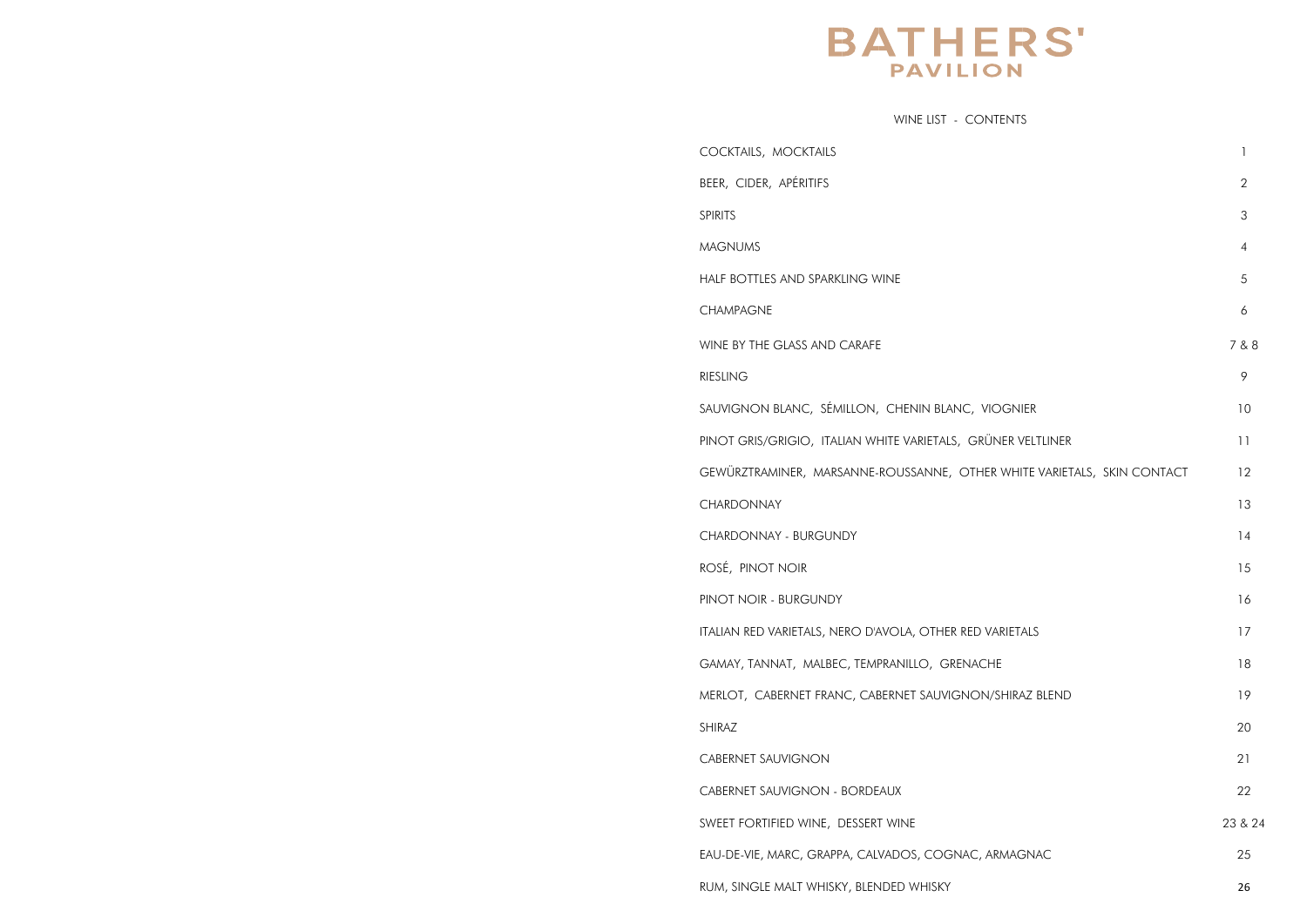# **COCKTAILS**

| Raspberry & Coconut               | coconut tequila, vodka, raspberry, lime                                         | 21 |
|-----------------------------------|---------------------------------------------------------------------------------|----|
| Blood Orange & Rosemary Margarita | blanco tequila, blood orange, lime, rosemary syrup, smoked salt                 | 21 |
| Isle of Skye                      | Drambuie, scotch, lemon, honey, chamomile                                       | 21 |
| Rhubarb Sour                      | shiraz gin, rhubarb, lemon, peach bitters**                                     | 21 |
| Forest Spritz                     | Monkey 47 sloe gin, crème de cassis, lemon thyme, prosecco                      | 19 |
| Fall Negroni                      | calvados, lillet blanc, suze, green apple, cinnamon                             | 21 |
| <b>GIN BOWLS</b>                  |                                                                                 |    |
| Strawberry serenade               | Poor Toms strawberry gin, strawberry, raspberry,<br>Grapefruit fever tree tonic | 21 |
| Botanists greenhouse              | Botanists gin, mint, cucumber, rosemary<br>Strangelove coastal tonic            | 21 |

# NON-ALCOHOLIC COCKTAILS MADE WITH LYRE'S SPIRITS

| Lyre's Dry London Spirit, pink grapefruit, rosemary, tonic             | ا 4 |
|------------------------------------------------------------------------|-----|
| Lyre's Dry London Spirit, Lyre's Italian Orange, Lyre's Vermouth Rosso | 14  |
| Lyre's Coffee Liqueur, double espresso                                 | 14  |
|                                                                        |     |

# MOCKTAILS

| Peach ice tea      | earl grey tea, peach, lemon             |  |
|--------------------|-----------------------------------------|--|
| Passionfruit twist | passionfruit, pineapple, lime, lemonade |  |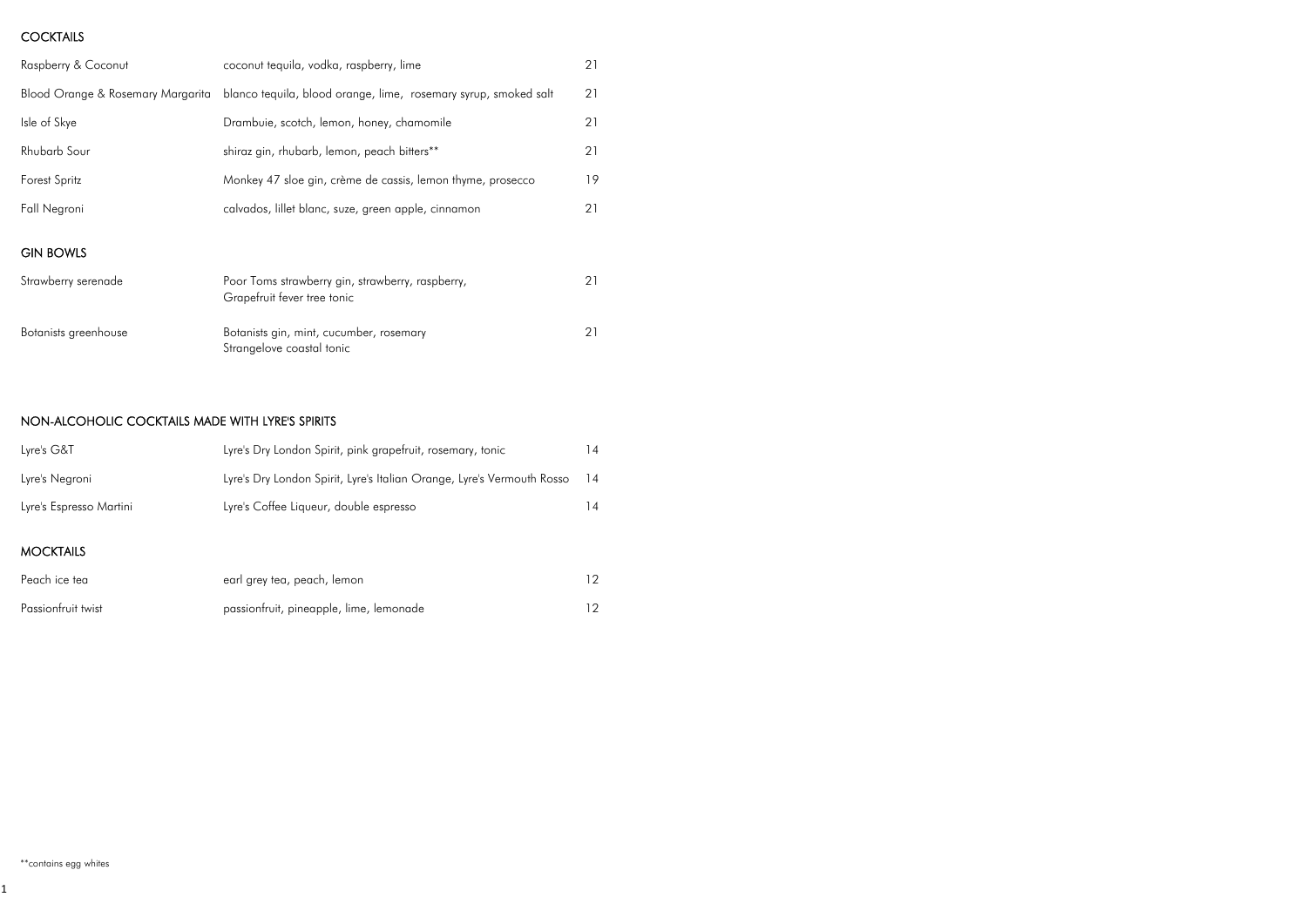# BEER

| Coopers             | Light                 | Adelaide, SA       | 10 |
|---------------------|-----------------------|--------------------|----|
| Sydney Beer Company | Lager                 | Sydney, NSW        | 12 |
| Lord Nelson Brewery | Three Sheets pale ale | Sydney, NSW        | 12 |
| Moo Brew            | Dark Ale              | Tasmania           | 12 |
| Colonial            | Sour Ale              | Margaret River, WA | 12 |
| Hitachino Nest      | Indian Pale Ale       | Japan              | 12 |
| Asahi               | Super Dry lager       | Japan              | 12 |
| Heineken            | 0.0                   | <b>Netherlands</b> | 8  |

| Sydney, NSW   | 12 |
|---------------|----|
| Franklin, TAS | 12 |

| Coopers             | Light                 | Adelaide, SA       | I U |
|---------------------|-----------------------|--------------------|-----|
| Sydney Beer Company | Lager                 | Sydney, NSW        | 12  |
| Lord Nelson Brewery | Three Sheets pale ale | Sydney, NSW        | 12  |
| Moo Brew            | Dark Ale              | Tasmania           | 12  |
| Colonial            | Sour Ale              | Margaret River, WA | 12  |
| Hitachino Nest      | Indian Pale Ale       | Japan              | 12  |
| Asahi               | Super Dry lager       | Japan              | 12  |
| Heineken            | 0.0                   | Netherlands        | 8   |
|                     |                       |                    |     |

| Noilly Prat    | White vermouth    | France       | 10 |
|----------------|-------------------|--------------|----|
| Antica Formula | Red vermouth      | <b>Italy</b> | 12 |
| Pimm's No. 1   | Aromatised spirit | England      | 10 |
| Aperol         | <b>Bitters</b>    | Italy        | 10 |
| Campari        | <b>Bitters</b>    | Italy        | 10 |
| Ricard         | Pastis            | France       | 11 |

# CIDER

Sydney Brewery Sydney apple Frank's Cherry & Pear

# APÉRITIFS

| Noilly Prat    |
|----------------|
| Antica Formula |
| Pimm's No. 1   |
| Aperol         |
| Campari        |
| Ricard         |
|                |

Noilly Prat **France 10** White vermouth Red vermouth Aromatised spirit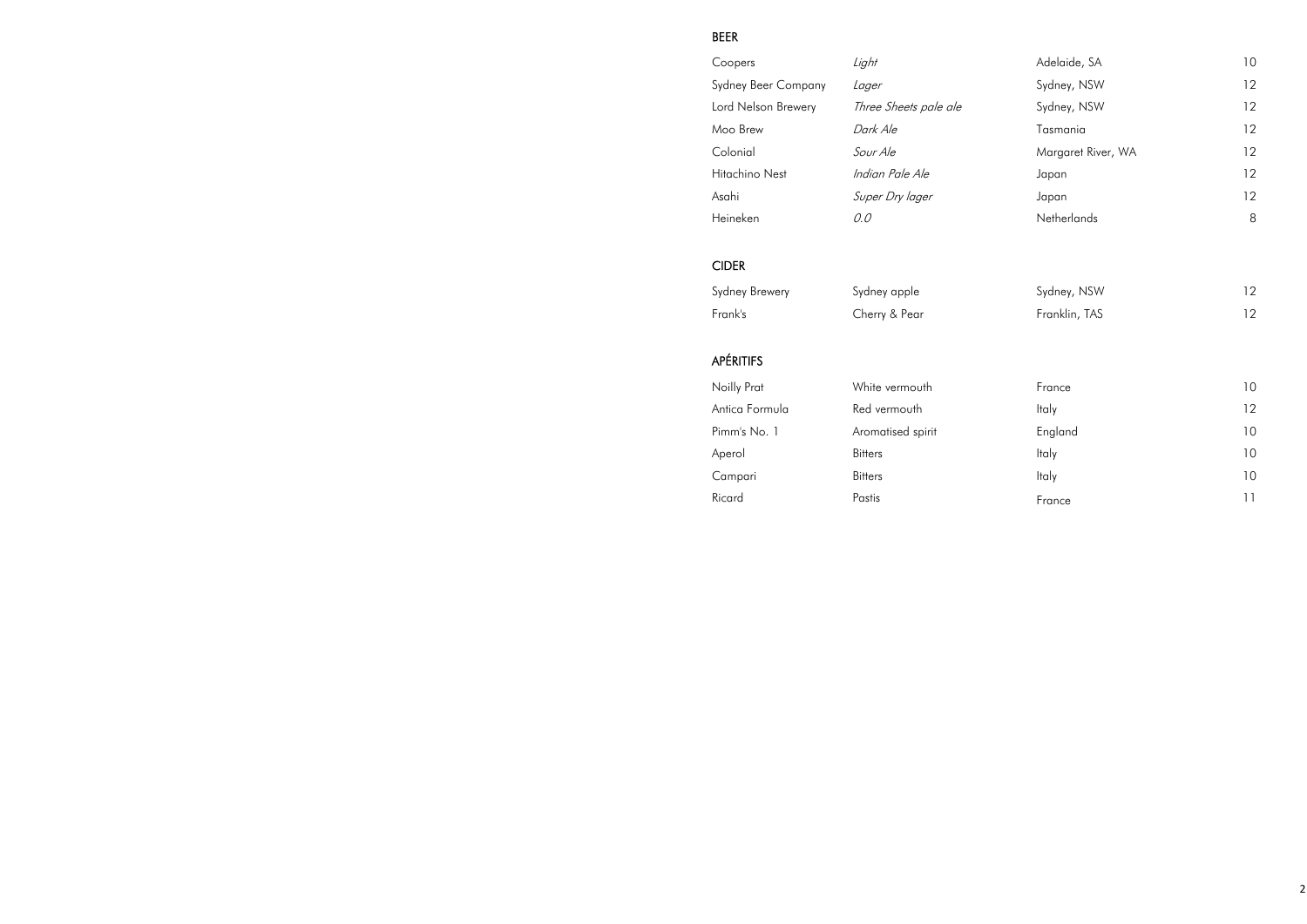| <b>VODKA</b>                    |        | Nip | Martini |
|---------------------------------|--------|-----|---------|
| Vodka One                       | Poland | 12  | 22      |
| Belvedere                       | Poland | 15  | 26      |
| Grey Goose                      | France | 15  | 26      |
| Grey Goose VX aged cognac touch | France | 40  | 65      |

# GIN

| <b>Bombay Sapphire</b>     | England      | 12 | 22 |
|----------------------------|--------------|----|----|
| Tanqueray 10               | England      | 15 | 26 |
| Hendrick's                 | Scottland    | 15 | 26 |
| The Botanist               | Scottland    | 15 | 26 |
| Dasher & Fisher Ocean      | Tasmania     | 19 | 32 |
| Dasher & Fisher Mountain   | Tasmania     | 19 | 32 |
| Animus Arboretum           | Melbourne    | 19 | 32 |
| Animus Barrel Aged         | Melbourne    | 25 | 40 |
| Four Pillars Dry           | Sydney       | 15 | 26 |
| Archie Roses               | Sydney       | 15 | 26 |
| Poor Toms Fool Strength    | Sydney       | 15 | 26 |
| Poor Toms Strawberry       | Sydney       | 15 | 26 |
| Monkey 47 Schwarzwald Dry  | Germany      | 15 | 26 |
| Monkey 47 Schwarzwald Sloe | Germany      | 19 | 32 |
| Tuve Balon                 | <b>Italy</b> | 15 | 26 |
| Roku                       | Japan        | 15 | 26 |
| Aviation                   | <b>USA</b>   | 15 | 26 |

# TEQUILA

| <b>Patron Silver</b>        | Mexico | 10 |
|-----------------------------|--------|----|
| Herradura Plata             | Mexico | 15 |
| Herradura Añejo             | Mexico | 18 |
| Herradura Seleccion Suprema | Mexico | 75 |
| Ilegal Mezcal Añejo         | Mexico | 18 |
| 1800 Coconut                | Mexico | 15 |
| Fortaleza Blanco            | Mexico | 19 |
| Fortaleza Reposado          | Mexico | 25 |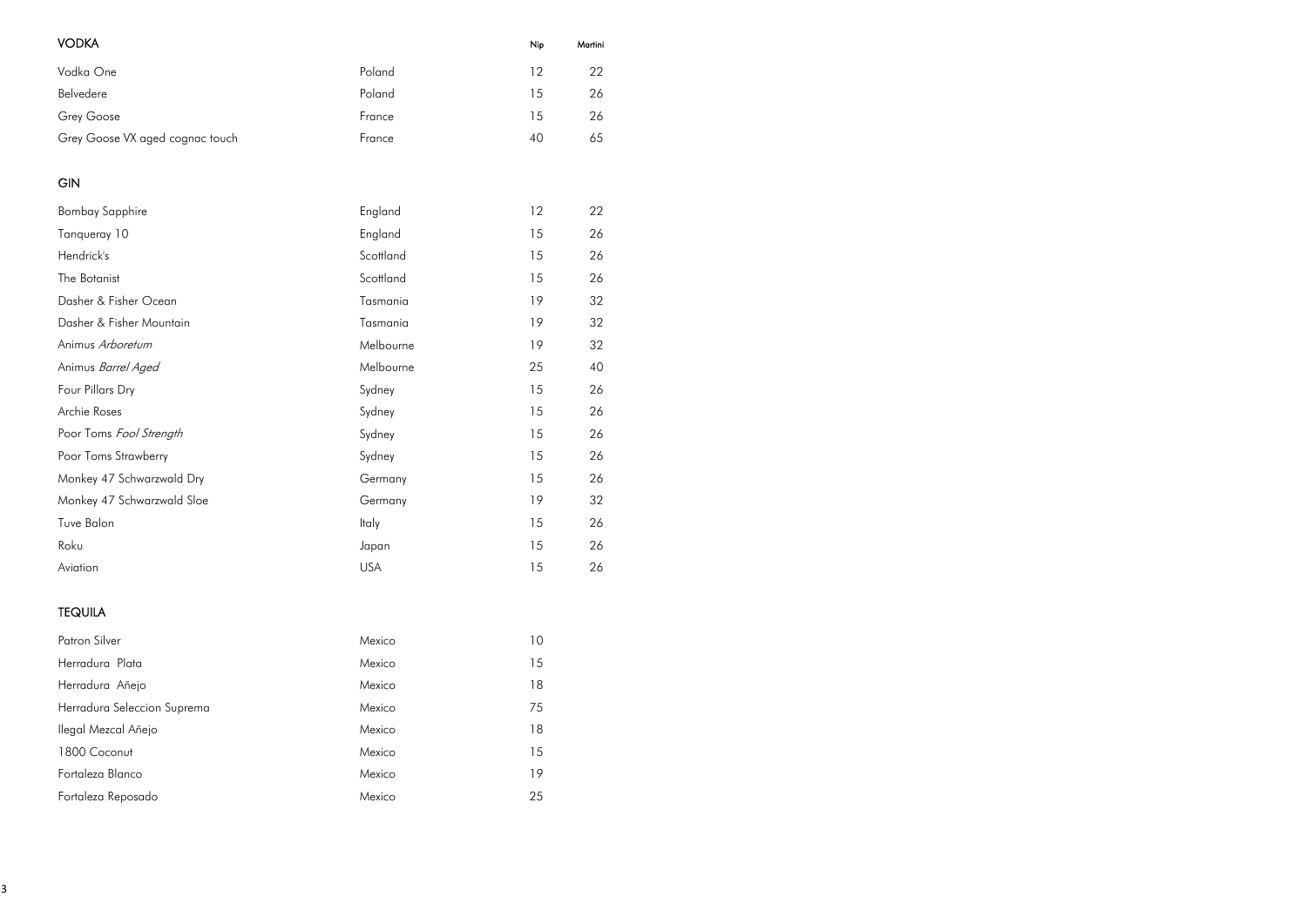### MAGNUMS - 1500ml

#### MAGNUMS - CHAMPAGNE

- NV Louis Roederer Collection 242
- 2014 Louis Roederer La Montagne
- 2008 Dom Perignon
- NV Billecart-Salmon Rosé

#### MAGNUMS - WHITE WINE

- 2021 Grosset Polish Hill Riesling
- 1997 Tyrrell's Vat 1 Sémillon
- 1990 La Chablisienne Chablis Premier Cru Montée de Tonnerre

## MAGNUMS - ROSÉ

- 2020 AIX Coteaux d'Aix en Provence Grenache-Syrah-Cinsaut
- 2019 Triennes IGP Cinsaut-Grenache-Syrah-Merlot

# MAGNUMS - RED WINE

- 2017 Thick as Thieves Single Barrel Project #1 Pinot Noir-Gan
- 2014 Domaine de Montille Grand Cru Clos de Vougeot Pinot
- 2019 Jasper Hill Georgia's Paddock Shiraz
- 1978 Château Palmer *3ème Cru* Margaux Cabernet Sauvignor

| Reims, France   | 300   |
|-----------------|-------|
| Reims, France   | 450   |
| Épernay, France | 1,650 |
| Épernay, France | 855   |

|              | Clare Valley, SA   | 375 |
|--------------|--------------------|-----|
|              | Hunter Valley, NSW | 810 |
| e Chardonnay | Burgungy, France   | 935 |

| Provence, France     | 178 |
|----------------------|-----|
| Méditérranée, France | 195 |

| nay      | Yarra/King Valleys, VIC | 444   |
|----------|-------------------------|-------|
| Noir     | Burgundy, France        | 2,315 |
|          | Heathcote, VIC          | 360   |
| n-Merlot | Bordeaux, France        | 3,855 |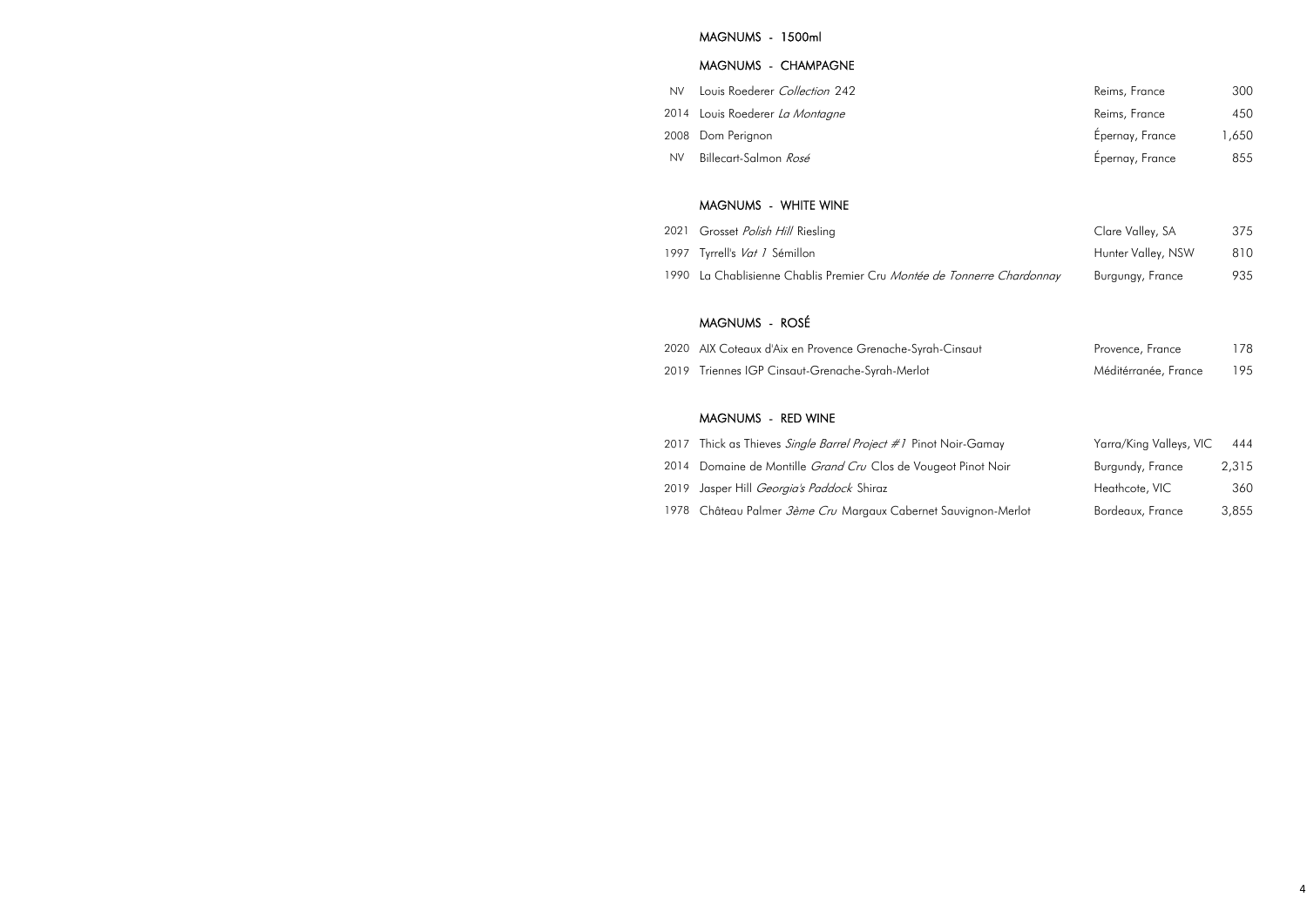# HALF BOTTLES - 375ml

# HALF BOTTLES - CHAMPAGNE

| <b>NV</b> | Bonnaire <i>Grand Cru Blanc de Blanc</i> | Cramant, France | 95 |
|-----------|------------------------------------------|-----------------|----|
|           |                                          |                 |    |

# HALF BOTTLES - WHITE WINE

| 2014 | Kientzler <i>Geisberg</i> Riesling                | Alsace, France       | 140 |
|------|---------------------------------------------------|----------------------|-----|
| 2019 | Domaine Vacheron Sancerre Sauvignon Blanc         | Loire Valley, France | 98  |
| 2013 | Trimbach Seigneurs de Ribeaupierre Gewürztraminer | Alsace, France       | 101 |

# HALF BOTTLES - RED WINE

| 2010 | Mount Mary Pinot Noir                                          | Yarra Valley, VIC      | 243 |
|------|----------------------------------------------------------------|------------------------|-----|
| 2013 | Peregrine Pinot Noir                                           | Central Otago, NZ      | 76  |
| 2017 | Benjamin Leroux Gevrey-Chambertin Pinot Noir                   | Burgundy, France       | 236 |
| 2015 | Benjamin Leroux Volnay Pinot Noir                              | Burgundy, France       | 195 |
| 2018 | Domaine Pavelot Savigny-lès-Beaune Premier Cru Pinot Noir      | Burgundy, France       | 143 |
| 2015 | Querce Bettina Brunello di Montalcino Sangiovese               | Tuscany, Italy         | 175 |
| 2017 | Château Mont-Redon Châteauneuf-du-Pape Grenache Blend          | Southern Rhône, France | 125 |
| 2018 | Elderton <i>Command</i> Shiraz                                 | Barossa Valley, SA     | 195 |
| 2000 | Château Léoville-Las Cases St-Julien 2ème Cru Cabernets-Merlot | Bordeaux, France       | 931 |

# SPARKLING WINE - 750ml

| 2016      | Elgee Park                                          | Mornington Peninsula, VIC | 125 |
|-----------|-----------------------------------------------------|---------------------------|-----|
| 2017      | Andrew Pirie Apogee                                 | Pipers River, TAS         | 162 |
| 2015      | Delamere Blanc de Blancs                            | Pipers Brook, TAS         | 120 |
| 2015      | Quartz Reef Blanc de Blancs Methode Traditionnelle  | Central Otago, NZ         | 260 |
| 2017      | Domaine Achillée Crémant d'Alsace                   | Alsace, France            | 145 |
| NV.       | Baumard Crémant de Loire                            | Loire Valley, France      | 89  |
| 2016      | Ricci Curbastro <i>Franciarta</i> DOCG Satèn Brut   | Lombardia, Italy          | 155 |
| 2020      | Salatin Valdobbiadene DOCG Prosecco superiore       | Veneto, Italy             | 85  |
| <b>NV</b> | D'Arenberg Peppermint Paddock Sparkling Chambourcin | McLaren Vale, SA          | 89  |
| <b>NV</b> | <b>Turkey Flat Sparkling Shiraz</b>                 | Barossa Valley, SA        | 107 |
| 2020      | Majella Sparkling Shiraz                            | Coonawarra, SA            | 95  |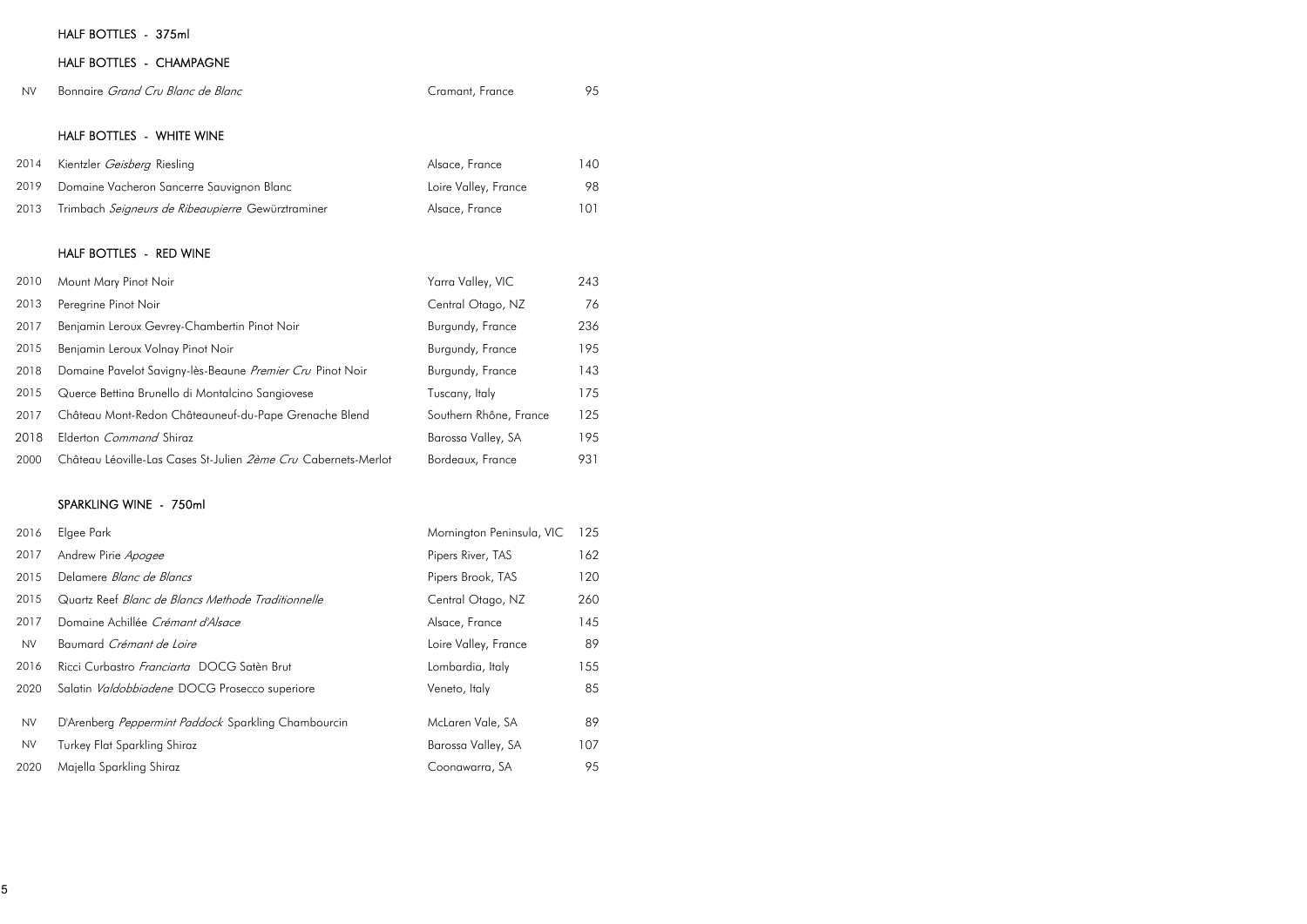#### CHAMPAGNE - NON-VINTAGE

- NV Louis Roederer Collection 242
- NV Taittinger Nocturne
- NV Nathalie Falmet
- NV Charles Heidsieck Brut Réserve
- NV Krug Grande Cuvée
- NV Egly-Ouriet 1er Cru Les Prémices Brut
- NV Laherte Frères Les Empreintes
- NV Le Brun de Neuville Authentique Assemblage

#### CHAMPAGNE - VINTAGE

- 2013 Louis Roederer Cristal
- 
- 1985 Charles Heidsieck Monopole Bicentenaire
- 2009 Bollinger 007 Dressed To Kill
- 1981 Philipponat Royale Réserve
- 2012 Dom Perignon
- 1988 Moët et Chandon Impérial

|      | 2013 Louis Roederer Cristal                  | Reims   | 750   |
|------|----------------------------------------------|---------|-------|
| 2000 | Perrier-Jouët                                | Reims   | 1,785 |
|      | 1985 Charles Heidsieck Monopole Bicentenaire | Reims   | 1,500 |
| 2009 | Bollinger 007 Dressed To Kill                | Αÿ      | 995   |
| 1981 | Philipponat <i>Royale Réserve</i>            | Αÿ      | 930   |
| 2012 | Dom Perignon                                 | Épernay | 495   |
|      | 1988 Moët et Chandon Impérial                | Epernay | 835   |
|      |                                              |         |       |

| Аÿ               | 950   |
|------------------|-------|
| Vertus           | 295   |
| Avize            | 1,075 |
| Avize            | 385   |
| Polisot          | 410   |
| Celles-sur-Ource | 195   |

| Ambonnay          | 950. |
|-------------------|------|
| Buxières-sur-Arce | 367  |
| Bar-sur-Seine     | 195  |

| Reims           | 995 |
|-----------------|-----|
| Tours-sur-Marne | 350 |
| Vertus          | 420 |

#### CHAMPAGNE - BLANC DE BLANCS

| 1995      | Deutz <i>Brut</i>                                |        | 950  |
|-----------|--------------------------------------------------|--------|------|
| <b>NV</b> | Larmandier-Bernier Longitude 1 er Cru Extra Brut | Vertus | 295  |
| <b>NV</b> | Jacques Selosse Substance Grand Cru              | Avize  | ,075 |
| NV        | Agrapart & Fils Terroirs Grand Cru Extra Brut    | Avize  | 385  |

- 2017 Marie Courtin Présence Extra Brut
- NV Pierre Gerbais L'Osmose

#### CHAMPAGNE - BLANC DE NOIRS

- NV Egly-Ouriet Vieilles Vignes Les Crayères Grand Cru
- NV Vouette et Sorbée Fidèle R12
- NV Devaux Coeur des Bar-

#### CHAMPAGNE - ROSÉ

- 2006 Taittinger Comtes de Champagne
- NV Laurent-Perrier
- NV Larmandier-Bernier Rosé de Saignée 1 er Cru

| Reims            | 160 |
|------------------|-----|
| Reims            | 275 |
| Reims            | 216 |
| Reims            | 280 |
| Reims            | 590 |
| Ambonnay         | 455 |
| Chavot-Courcourt | 244 |
| Bethon           | 210 |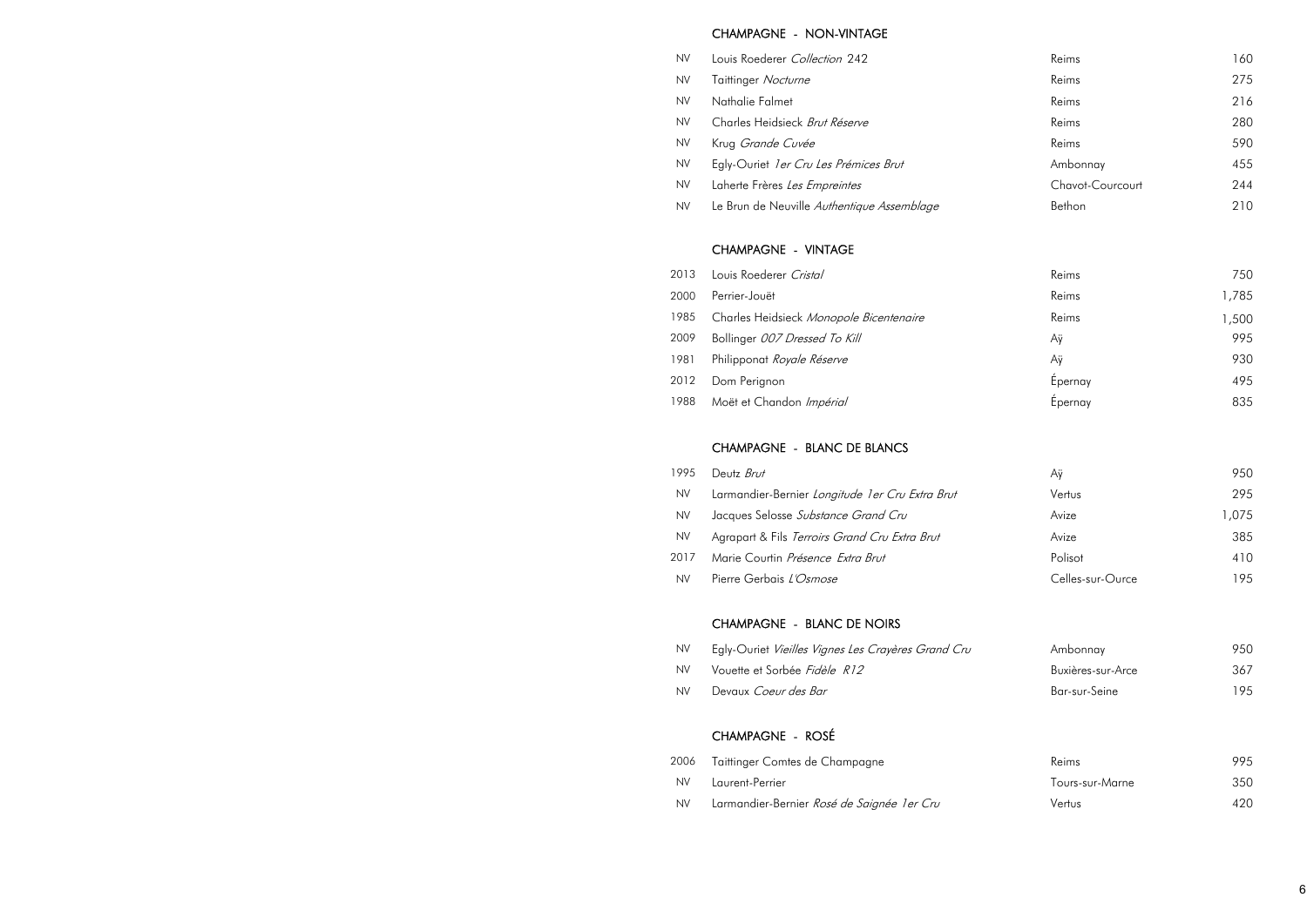# WINE BY THE GLASS AND CARAFE

|           | <b>CHAMPAGNE AND SPARKLING WINE</b>                 |                            | <b>GLASS</b><br>125ml |                        |
|-----------|-----------------------------------------------------|----------------------------|-----------------------|------------------------|
| 2015      | Delamere Blanc de Blancs                            | Pipers Brook, TAS          | 21                    |                        |
| <b>NV</b> | Louis Roederer Collection 242                       | Champagne, France          | 27                    |                        |
|           | <b>WHITE WINE</b>                                   |                            | <b>GLASS</b><br>150ml | <b>CARAFE</b><br>375ml |
| 2020      | KT Peglidis Riesling                                | Clare Valley, SA           | 22                    | 53                     |
| 2017      | Serge Dagueneau Pouilly-Fumé Sauvignon Blanc        | Loire Valley, France       | 27                    | 68                     |
| 2021      | Peter Zemmer Pinot Grigio                           | Trentino Alto-Adige, Italy | 20                    | 49                     |
| 2020      | Antonelli Grechetto                                 | Colli Martani, Italy       | 16                    | 35                     |
| 2020      | Grace Koshu                                         | Yamanashi, Japan           | 28                    | 65                     |
| 2019      | Domaine Laureau Savennières /'Alliance Chenin Blanc | Loire Valley, France       | 24                    | 58                     |
| 2020      | Paringa Estate Chardonnay                           | Mornington Peninsula, VIC  | 24                    | 58                     |
| 2020      | Woodlands Brook Vineyard Chardonnay                 | Margaret River, WA         | 24                    | 58                     |
| 2016      | David Moret Les Folatières Chardonnay*              | Puligny-Montrachet, France | 90                    | 225                    |
| 2006      | Domaine de la Pinte Arbois Vin Jaune Savagnin*      | Jura, France               | 65                    | 160                    |

\*Coravin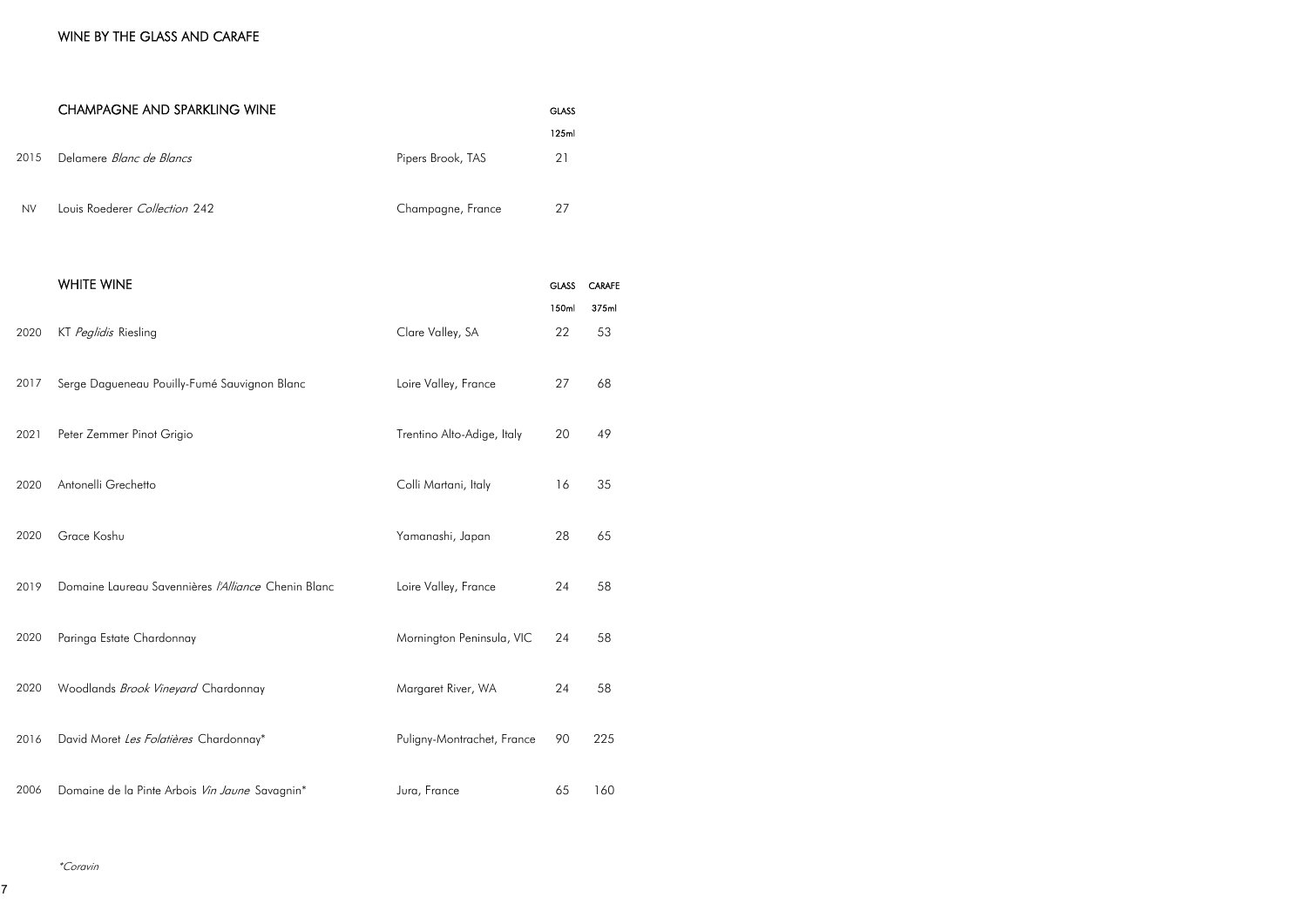| 2021 Scorpo                        |
|------------------------------------|
| 2020 AIX Coteaux d'Aix en Provence |
| 2020 Surrau <i>D.O.C. Rosato*</i>  |

## **RED WINE**

| 2020 | Clarence House Estate Reserve Pinot Noir                                      | Derwent Valley, TAS       | 26 | 61  |
|------|-------------------------------------------------------------------------------|---------------------------|----|-----|
| 2018 | Rippon Mature Vine Pinot Noir                                                 | Central Otago, NZ         | 39 | 97  |
| 2017 | Domaine Faiveley La Combe aux Moines Pinot Noir*                              | Gevrey-Chambertin, France | 85 | 205 |
| 2019 | Querceto di Castellina L'Aura Sangiovese Chianti Classico DOCG Tuscany, Italy |                           | 24 | 59  |
| 2018 | Ca di Bruno Barbaresco Nebbiolo                                               | Piedmont, Italy           | 33 | 82  |
| 2020 | Massena The Moonlight Run Grenache - Mataro - Shiraz                          | Barossa Valley, SA        | 16 | 39  |
| 2018 | Oliver's Taranga HJ Shiraz                                                    | McLaren Vale, SA          | 32 | 80  |
| 2016 | Balnaves The Tally Cabernet Sauvignon                                         | Coonawarra, SA            | 34 | 84  |
| 2018 | Terrazas 'Grand' Malbec                                                       | Mendoza, Argentina        | 39 | 98  |

|      | <b>ROSÉ</b>                                                                   |                           | <b>GLASS</b> | <b>CARAFE</b> |
|------|-------------------------------------------------------------------------------|---------------------------|--------------|---------------|
|      |                                                                               |                           | 150ml        | 375ml         |
| 2021 | Scorpo                                                                        | Mornington Peninsula, VIC | 16           | 39            |
| 2020 | AIX Coteaux d'Aix en Provence                                                 | Provence, France          | 19           | 45            |
| 2020 | Surrau D.O.C. Rosato*                                                         | Sardinia, Italy           | 26           | 65            |
|      |                                                                               |                           |              |               |
|      | <b>RED WINE</b>                                                               |                           | <b>GLASS</b> | <b>CARAFE</b> |
|      |                                                                               |                           | 150ml        | 375ml         |
| 2020 | Clarence House Estate Reserve Pinot Noir                                      | Derwent Valley, TAS       | 26           | 61            |
|      |                                                                               |                           |              |               |
| 2018 | Rippon Mature Vine Pinot Noir                                                 | Central Otago, NZ         | 39           | 97            |
|      |                                                                               |                           |              |               |
| 2017 | Domaine Faiveley La Combe aux Moines Pinot Noir*                              | Gevrey-Chambertin, France | 85           | 205           |
| 2019 | Querceto di Castellina L'Aura Sangiovese Chianti Classico DOCG Tuscany, Italy |                           | 24           | 59            |
|      |                                                                               |                           |              |               |
| 2018 | Ca di Bruno Barbaresco Nebbiolo                                               | Piedmont, Italy           | 33           | 82            |
|      |                                                                               |                           |              |               |
| 2020 | Massena The Moonlight Run Grenache - Mataro - Shiraz                          | Barossa Valley, SA        | 16           | 39            |
|      |                                                                               |                           |              |               |
| 2018 | Oliver's Taranga HJ Shiraz                                                    | McLaren Vale, SA          | 32           | 80            |
|      |                                                                               |                           |              |               |
| 2016 | Balnaves The Tally Cabernet Sauvignon                                         | Coonawarra, SA            | 34           | 84            |
| 2018 | Terrazas 'Grand' Malbec                                                       | Mendoza, Argentina        | 39           | 98            |
|      |                                                                               |                           |              |               |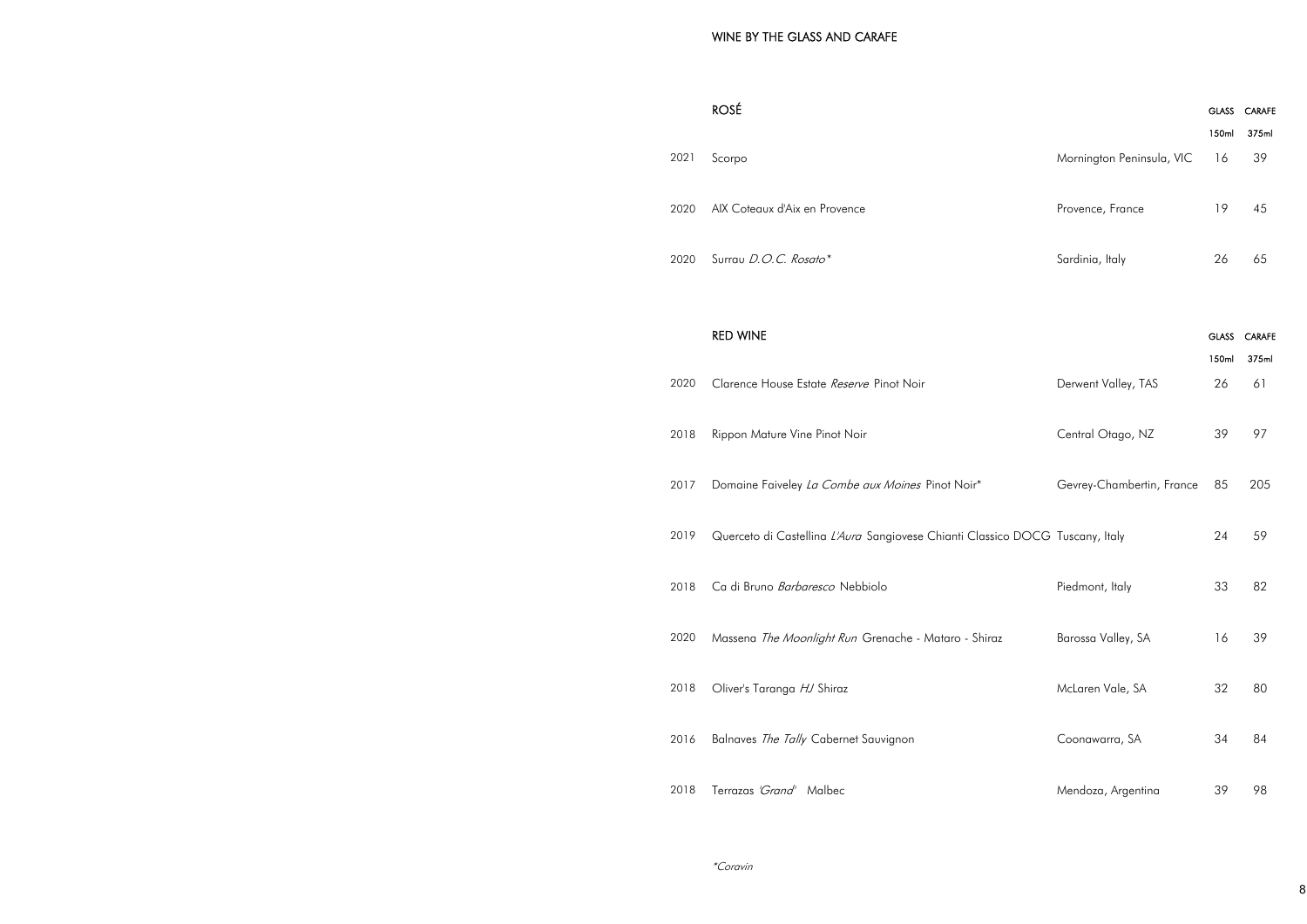# RIESLING

| 2021 | Nick O'Leary Heywood                      | Canberra District, ACT         | 89  |
|------|-------------------------------------------|--------------------------------|-----|
| 2020 | KT Peglidis                               | Clare Valley, SA               | 105 |
| 2021 | Grosset Springvale                        | Clare Valley, SA               | 115 |
| 2021 | Grosset Polish Hill                       | Clare Valley, SA               | 184 |
| 2020 | Grosset G110                              | Clare Valley, SA               | 290 |
| 2020 | Thorne-Clarke Sandpiper                   | Eden Valley, SA                | 92  |
| 2021 | Barossa Boy Cheeky Tilly                  | Eden Valley, SA                | 75  |
| 2021 | Head                                      | Barossa Valley/Eden Valley, SA | 68  |
| 2016 | Simha Rani                                | Coal River, TAS                | 175 |
| 2019 | Glaetzer-Dixon überblanc                  | Derwent Valley, TAS            | 71  |
| 2018 | Castelli                                  | Great Southern, WA             | 68  |
| 2020 | Craggy Range Te Muna Road                 | Martinborough, NZ              | 86  |
| 2018 | Rippon Mature Vine                        | Central Otago, NZ              | 135 |
| 2016 | Reichsrat Von Buhl Forster Trocken        | Pfalz, Germany                 | 107 |
| 2019 | Markus Molitor Haus Klosterberg           | Mosel, Germany                 | 85  |
| 2019 | Maurer Stoitzenberg                       | Röschitz, Austria              | 98  |
| 2013 | Schloss Gobelsburg Heiligenstein          | Kamptal, Austria               | 167 |
| 2018 | Salomon Undhof Kögl                       | Kremstal, Austria              | 109 |
| 2013 | Alzinger Loibenberg Smaragd               | Wachau, Austria                | 165 |
| 2013 | Rudi Pichler Wösendorfer Hochrain Smaragd | Wachau, Austria                | 199 |
| 2017 | Paul Kubler Les Pierriers                 | Alsace, France                 | 95  |
| 2018 | Trimbach Sélection de Vieilles Vignes     | Alsace, France                 | 167 |
| 1988 | Trimbach Cuvée Frédéric Émile             | Alsace, France                 | 980 |
| 2017 | Bruno Sorg Florimont Grand Cru            | Alsace, France                 | 225 |
| 2015 | Albert Boxler Sommerberg Grand Cru        | Alsace, France                 | 350 |
| 2013 | André Kientzler                           | Alsace, France                 | 105 |
| 2020 | Peter Zemmer Südtirol                     | Alto Adige, Italy              | 99  |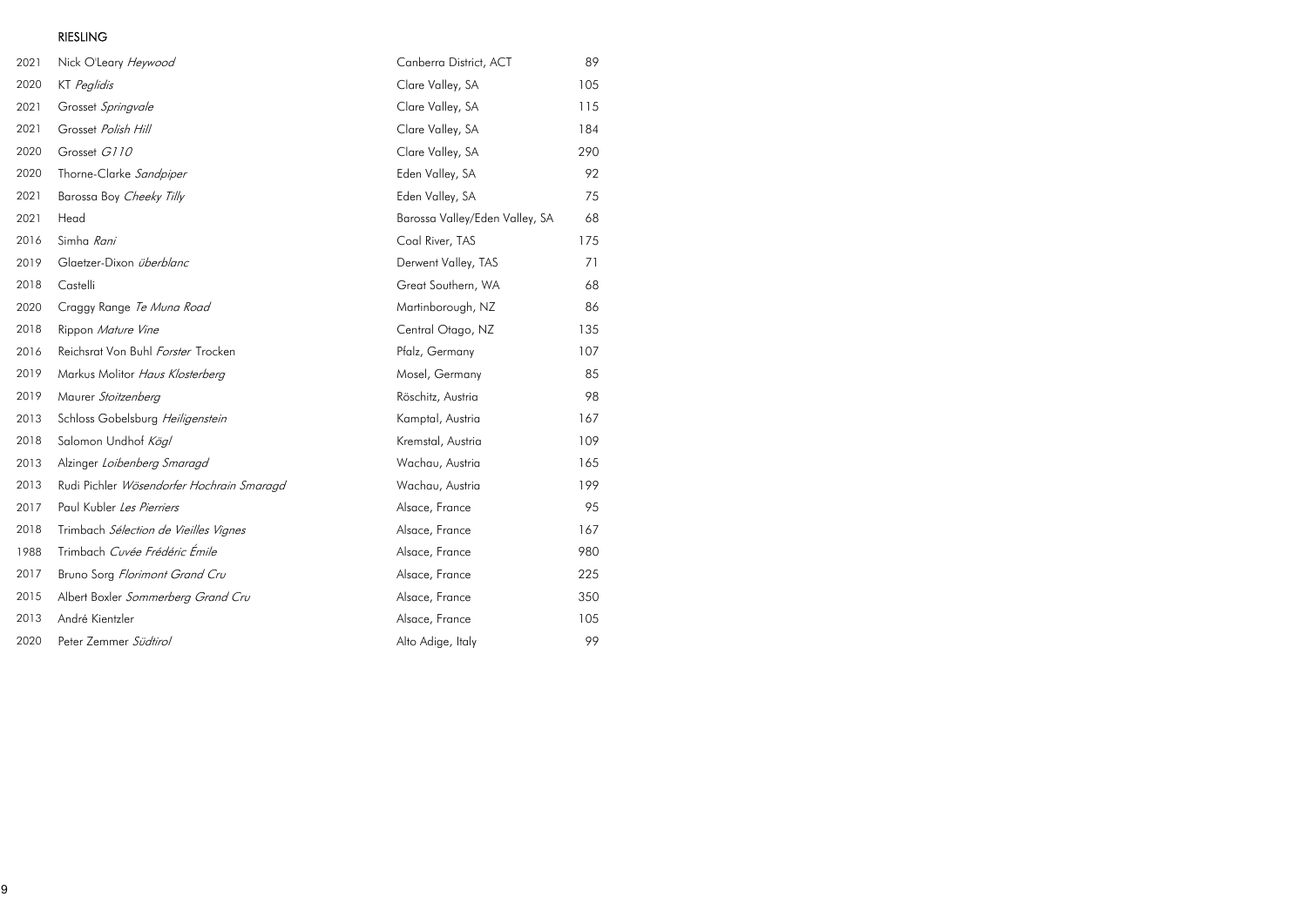### SAUVIGNON BLANC

- 2017 Clyde Park
- 2020 Michael Hall
- 
- 2017 Hans Herzog Sur Lie
- 2017 Vie di Romans Vieris
- 2019 Vincent Pinard Sancerre
- 2010 François Cotat Sancerre Cuvée Paul
- 2018 Domaine Regis Minet Pouilly-Fumé
- 2017 Serge Dagueneau Pouilly-Fumé
- 2001 Didier Dagueneau Pur Sang Pouilly-Fumé
- 2001 Didier Dagueneau Sillex Pouilly-Fumé
- 2018 Klein Constantia Métis

| 2017 | Clyde Park                             | Geelong, VIC            | 95  |
|------|----------------------------------------|-------------------------|-----|
| 2020 | Michael Hall                           | Adelaide Hills, SA      | 98  |
| 2020 | Dog Point                              | Marlborough, NZ         | 76  |
| 2017 | Hans Herzog Sur Lie                    | Marlborough, NZ         | 180 |
| 2017 | Vie di Romans Vieris                   | Friuli Isonzo, Italy    | 175 |
| 2019 | <b>Vincent Pinard Sancerre</b>         | Loire Valley, France    | 139 |
| 2010 | François Cotat Sancerre Cuvée Paul     | Loire Valley, France    | 595 |
| 2018 | Domaine Regis Minet Pouilly-Fumé       | Loire Valley, France    | 128 |
| 2017 | Serge Dagueneau Pouilly-Fumé           | Loire Valley, France    | 130 |
| 2001 | Didier Dagueneau Pur Sang Pouilly-Fumé | Loire Valley, France    | 620 |
| 2001 | Didier Dagueneau Sillex Pouilly-Fumé   | Loire Valley, France    | 750 |
| 2018 | Klein Constantia Métis                 | Cape Town, South Africa | 99  |

| Hunter Valley, NSW | 192. |
|--------------------|------|
| Hunter Valley, NSW | 390. |
| Barossa Valley, SA | 65   |

# SÉMILLON

- 2016 Tyrrell's Vat 1
- 2006 Tyrrell's  $Vat$  1
- 2020 Thomas Joe's Block

# SÉMILLON-SAUVIGNON BLANC BLENDS

| 2019 | Cullen <i>Grace Madeline</i> |  |
|------|------------------------------|--|
|      |                              |  |

| 2019 Cullen <i>Grace Madeline</i> | Margaret River, WA | 84  |
|-----------------------------------|--------------------|-----|
| 2018 Le Blanc de Prieuré-Lichine  | Bordeaux, France   | 195 |

| Margaret River, WA   | 99  |
|----------------------|-----|
| Loire Valley, France | 115 |
| Loire Valley, France | 96  |

| Yarra Valley, VIC    | 115 |
|----------------------|-----|
| Rhône Valley, France | 189 |

#### CHENIN BLANC

- 2020 Wines of Merritt
- 2019 Domaine Laureau Savennières l'Alliance
- 2013 Le Rocher des Violettes Montlouis sur Loire Négrette

### VIOGNIER

- 2019 Yeringberg
- 2009 Delas Condrieu La Galopine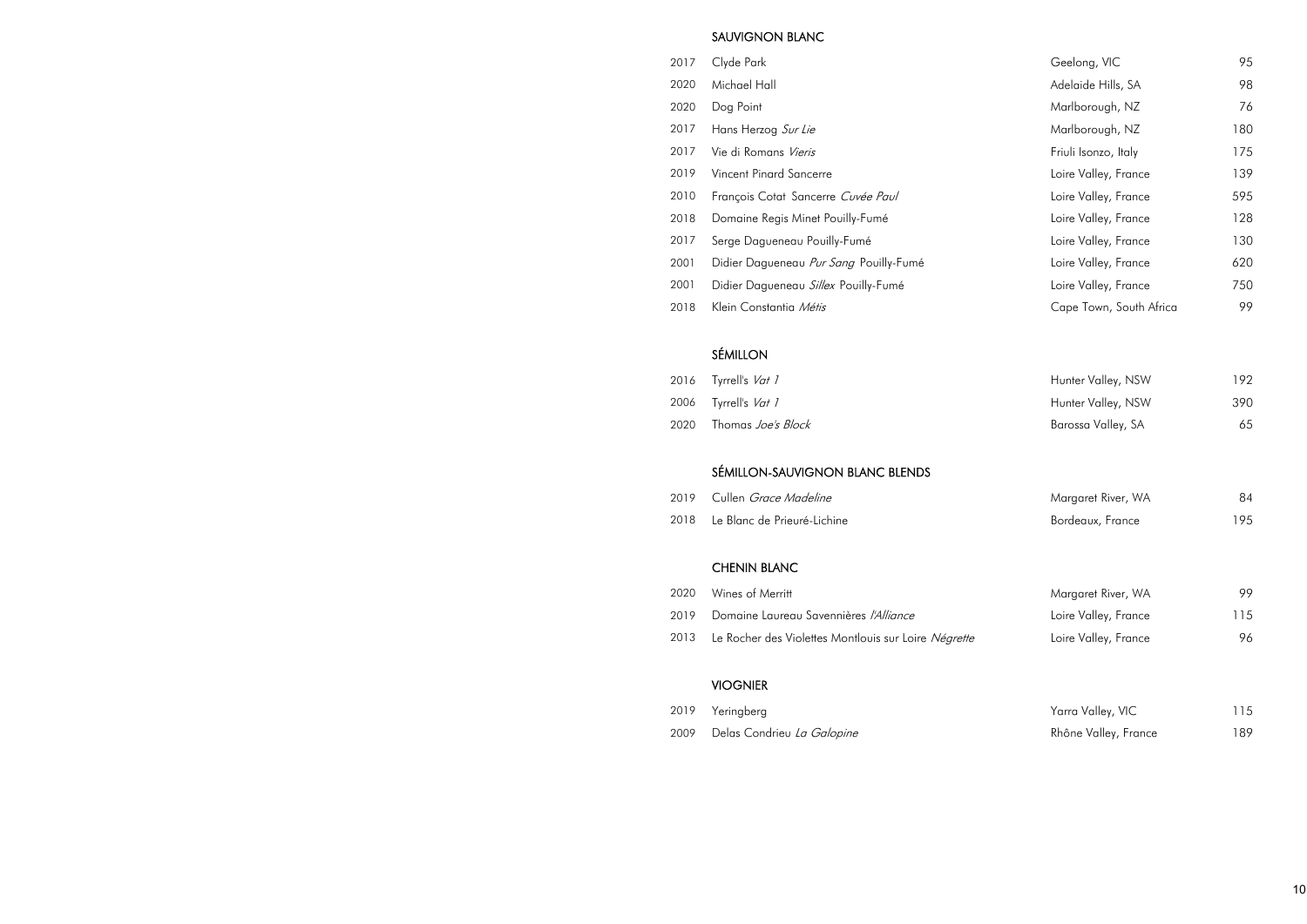## PINOT GRIS

| 2020 | Ocean Eight                             | Mornington Peninsula, VIC | 81  |
|------|-----------------------------------------|---------------------------|-----|
| 2021 | Andrew Pirie Apogee                     | Lebrina, TAS              | 112 |
| 2020 | Quartz Reef                             | Central Otago, NZ         | 89  |
| 2020 | Peregrine                               | Central Otago, NZ         | 93  |
| 2018 | Jean-Luc Mader Grand Cru Schlossberg    | Alsace, France            | 145 |
| 2016 | Trimbach Réserve                        | Alsace, France            | 112 |
| 2015 | Domaines Schlumberger Grand Cru Kessler | Alsace, France            | 126 |

# PINOT GRIGIO

|              | Trentino, Italy                                                            | 79  |
|--------------|----------------------------------------------------------------------------|-----|
| Peter Zemmer | Trentino Alto-Adige, Italy                                                 | 97  |
|              | Alto Adige, Italy                                                          | 95  |
|              | Fruili, Italy                                                              | 125 |
|              | Albino Armani<br>2020 Alois Lageder<br>Ronco del Gelso <i>Sot Li Rivis</i> |     |

# ITALIAN WHITE VARIETALS

| 2021 | Oliver's Taranga Small Batch Vermentino   | McLaren Vale, SA                 | 69  |
|------|-------------------------------------------|----------------------------------|-----|
| 2017 | Abbatucci Diplomate Vermentino            | Corsica, France                  | 395 |
| 2020 | Visintini Ribolla Gialla                  | Friuli Colli Orientali, Italy    | 89  |
| 2018 | Bruna Majé Pigato                         | Riviera Ligure di Ponente, Italy | 81  |
| 2020 | Palladino Cortese                         | Gavi, Italy                      | 75  |
| 2020 | Antonelli Grechetto                       | Umbria, Italy                    | 65  |
| 2018 | Fiorano <i>Giulia Erminia</i> Pecorino    | Marche, Italy                    | 125 |
| 2019 | Macchialupa Greco di Tufo                 | Campania, Italy                  | 85  |
| 2018 | Cristiana Meggiolaro Sarò Garganega       | Veneto, Italy                    | 79  |
| 2020 | Tenuta Corte Giacobbe Soave               | Veneto, Italy                    | 76  |
| 2020 | Surrau <i>Branu</i> Vermentino di Gallura | Sardinia, Italy                  | 81  |

# GRÜNER VELTLINER

| 2021 | Sinapius                         | Pipers River, TAS | 105. |
|------|----------------------------------|-------------------|------|
| 2017 | Nautilus <i>Estate</i>           | Marlborough, NZ   | 89   |
| 2020 | Loimer Lois                      | Kamptal, Austria  | 76   |
| 2020 | Rudi Pichler <i>Smaragd</i>      | Wachau, Austria   | 155. |
| 2017 | Alzinger Ried Loibenberg Smaragd | Wachau, Austria   | 185  |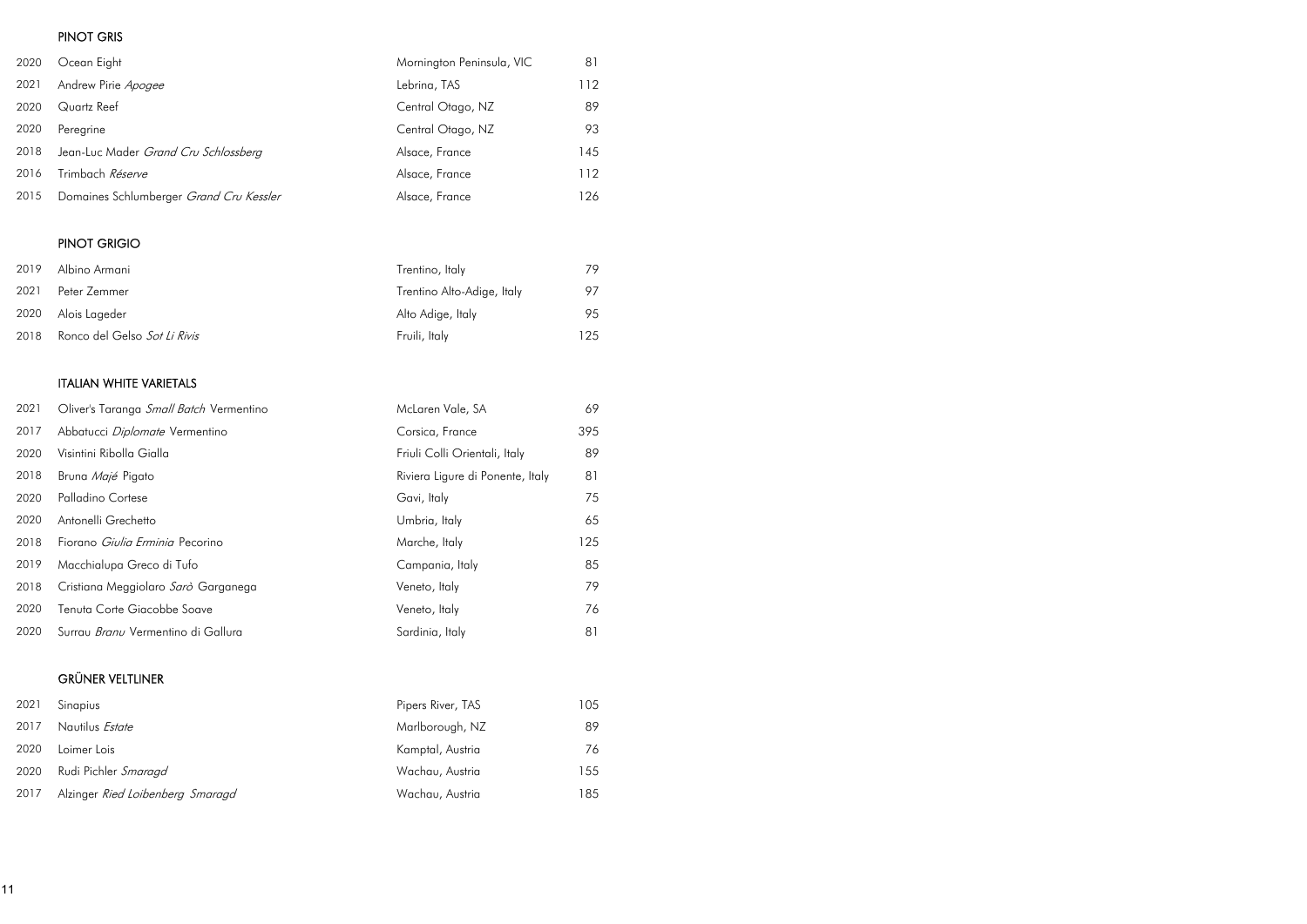# **GEWÜRZTRAMINER**

- 
- 2017 Famille Hugel
- 2015 Meyer-Fonné Grand Cru Kaefferkopf

| 2017 | Ros Ritchie                                   | Upper Goulburn, VIC | 70.  |
|------|-----------------------------------------------|---------------------|------|
|      | 2017 Famille Hugel                            | Alsace, France      | 105  |
|      | 2015 Meyer-Fonné <i>Grand Cru Kaefferkopf</i> | Alsace, France      | 180. |

| Rousillon, France      | 130 |
|------------------------|-----|
| Southern Rhône, France | 126 |
| Cassis, France         | 115 |

|      | Yamanashi, Japan          | 130 |
|------|---------------------------|-----|
| bu   | Jurançon, France          | 141 |
| Gris | Burgundy, France          | 139 |
|      | Alsace, France            | 115 |
|      | Alsace, France            | 79  |
|      | Burgenland, Austria       | 79  |
|      | Burgenland, Austria       | 77  |
|      | ml Clavelin) Jura, France | 250 |

| Mornington Peninsula, VIC          | 95  |
|------------------------------------|-----|
| Muskateller Südsteiermark, Austria | 99  |
| Dobrovo, Slovenia                  | 110 |
| Friuli Isonzo, Italy               | 170 |

### MARSANNE - ROUSSANNE - GRENACHE BLANC

- 2019 Jean-Philippe Padié Fleur de Cailloux
- 2019 Château Mont-Redon Châteauneuf-du-Pape
- 2016 Clos Sainte Magdeleine

#### OTHER WHITE VARIETALS

- 2020 Grace Koshu 2018 Domaine de Souch Cuvée Monplaisir Manseng-Courl 2015 Domaine Goisot Saint-Bris Corps de Garde Sauvignon 2018 Domaine Achillée Alsace Blanc 2019 Jean-Luc Mader Pinot Blanc 2017 Nittnaus Heideboden Pinot Blanc
- 2013 Triebaumer Gelber Muskateller
- 2006 Domaine de la Pinte Arbois Vin Jaune Savagnin (620r

### SKIN CONTACT

- 2017 Moorooduc Estate Pinot Gris
- 2019 Muster Opok Welschriesling-Sauvignon Blanc-Gelber
- 2019 Marjan Simčič BRDA Classic Pinot Grigio
- 2017 Vie di Romans Dessimis Pinot Grigio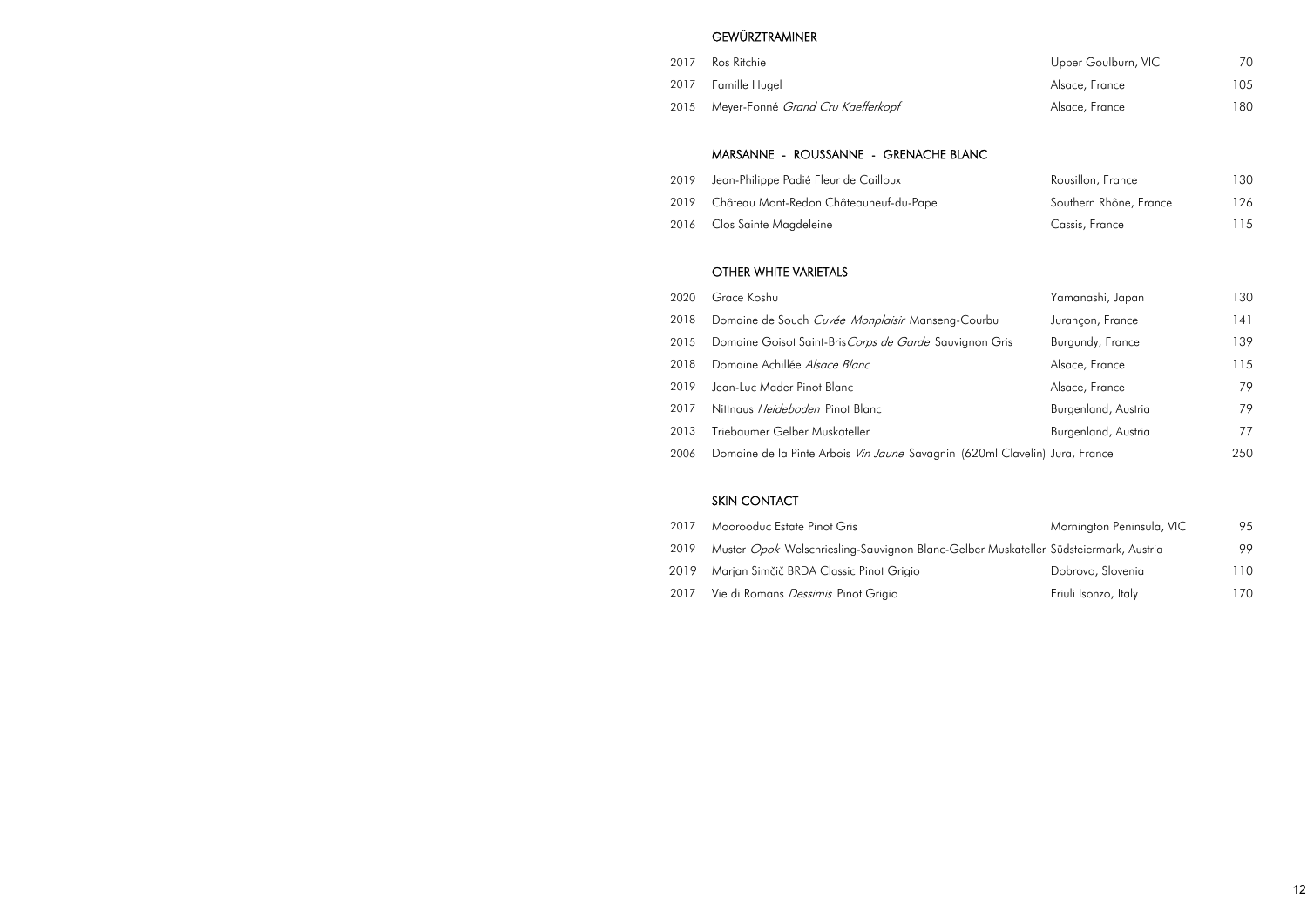## **CHARDONNAY**

| 2019 | Scarborough The Obsessive             | Hunter Valley, NSW        | 110 |
|------|---------------------------------------|---------------------------|-----|
| 2019 | Tyrrell's Vat 47                      | Hunter Valley, NSW        | 195 |
| 2018 | Meerea Park Alexander Munro           | Hunter Valley, NSW        | 120 |
| 2019 | <b>Passing Clouds Estate</b>          | Macedon Range, VIC        | 125 |
| 2018 | Yarra Yering                          | Yarra Valley, VIC         | 245 |
| 2017 | Bird On A Wire                        | Yarra Valley, VIC         | 112 |
| 2020 | Paringa Estate                        | Mornington Peninsula, VIC | 115 |
| 2018 | Elgee Park                            | Mornington Peninsula, VIC | 95  |
| 2020 | <b>Ghost Rock</b>                     | Cradle Coast, TAS         | 95  |
| 2014 | Josef Chromy ZDAR                     | Tamar Valley, TAS         | 195 |
| 2019 | Glaetzer-Dixon                        | Derwent Valley, TAS       | 71  |
| 2018 | Dalrymple Cave Block                  | Pipers River, TAS         | 98  |
| 2020 | Shaw + Smith $M3$                     | Adelaide Hills, SA        | 135 |
| 2016 | Bird in Hand Nest Egg                 | Adelaide Hills, SA        | 195 |
| 1996 | Penfolds Yattarna                     | Adelaide Hills, SA        | 650 |
| 2020 | Woodlands Brook Vineyard              | Margaret River, WA        | 115 |
| 2020 | LS Merchants                          | Margaret River, WA        | 98  |
| 2019 | Arlewood                              | Margaret River, WA        | 95  |
| 2018 | Howard Park Allingham                 | Margaret River, WA        | 185 |
| 2018 | Leeuwin Estate Art Series             | Margaret River, WA        | 385 |
| 2019 | Picardy                               | Pemberton, WA             | 109 |
| 2020 | Neudorf Rosie's Block                 | Nelson, NZ                | 149 |
| 2017 | Ata Rangi Craighall                   | Martinborough, NZ         | 185 |
| 2019 | Dog Point                             | Marlborough, NZ           | 99  |
| 2018 | Tenuta Mazzolino Blanc Oltrepo Pavese | Lombardia, Italy          | 99  |
| 2018 | Pio Cesare L'Altro                    | Piedmont, Italy           | 110 |
| 2017 | Klein Constantia                      | Cape Town, South Africa   | 120 |
| 2019 | La Crema Russian River                | Sonoma Coast, USA         | 168 |
| 2018 | Robert Mondavi                        | Napa Valley, USA          | 105 |
| 2018 | Kendall-Jackson Vintner's Reserve     | Sonoma Coast, USA         | 85  |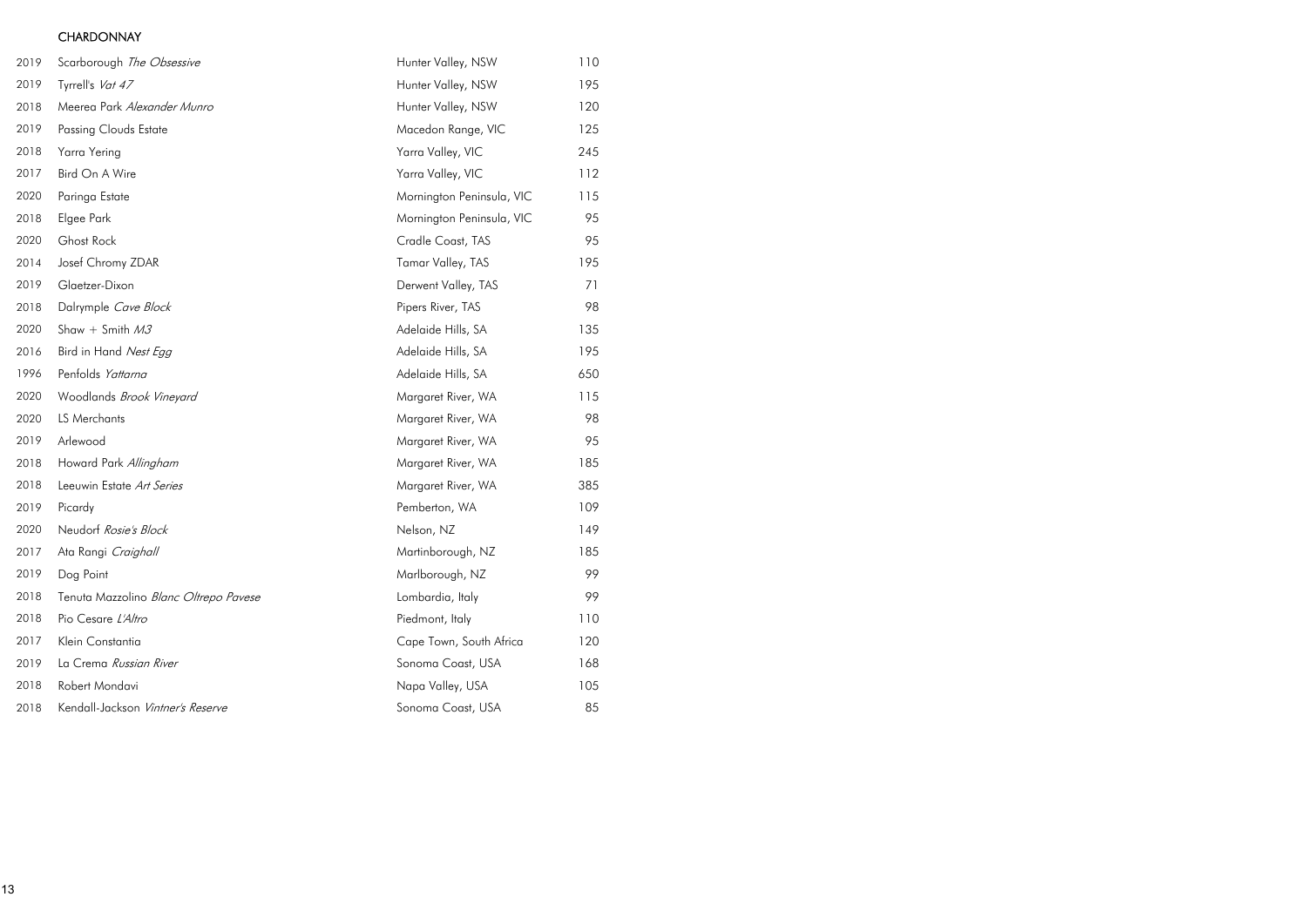#### CHARDONNAY - BURGUNDY

- 2019 Domaine Taupenot-Merme Bourgogne Aligoté
- 2019 Marc Rougeot-Dupin
- 2019 Pierre-Yves Colin-Morey Au bout du Monde
- 2020 Christophe et Fils Vieilles Vignes
- 
- 2020 Domaine Collotte
- 1992 Philippe Bouzereau Les Grands Charrons
- 1984 Champy Père et Fils
- 2016 Mischief & Mayhem

| 2019 | Domaine Taupenot-Merme Bourgogne Aligoté | Bourgogne              | 95  |
|------|------------------------------------------|------------------------|-----|
| 2019 | Marc Rougeot-Dupin                       | Hautes-Côtes de Nuits  | 139 |
| 2019 | Pierre-Yves Colin-Morey Au bout du Monde | Hautes-Côtes de Beaune | 220 |
| 2020 | Christophe et Fils Vieilles Vignes       | Chablis                | 148 |
| 2020 | Louis Jadot                              | Chablis                | 119 |
| 2020 | <b>Domaine Collotte</b>                  | Marsannay              | 165 |
| 1992 | Philippe Bouzereau Les Grands Charrons   | Meursault              | 785 |
| 1984 | Champy Père et Fils                      | Puligny-Montrachet     | 575 |
| 2016 | Mischief & Mayhem                        | Puligny-Montrachet     | 345 |

| Chablis              | 195   |
|----------------------|-------|
| Chablis              | 215   |
| Auxey-Duresses       | 120   |
| Meursault            | 1,140 |
| Meursault            | 980   |
| Puligny-Montrachet   | 450   |
| Puligny-Montrachet   | 468   |
| Puligny-Montrachet   | 695   |
| Chassagne-Montrachet | 945   |
| Chassagne-Montrachet | 550   |

| Chablis            | 530 |
|--------------------|-----|
| Corton-Charlemagne | 990 |
| Corton-Charlemagne | 950 |
| Corton-Charlemagne | 695 |
| Corton-Charlemagne | 875 |

#### CHARDONNAY - BURGUNDY - PREMIER CRU

- 2020 Séguinot-Bordet Fourchaume
- 2018 Domaine des Hâtes Fourchaume L'Homme Mort
- 2005 Roblet-Monnot Nerthus Le Val
- 1999 Domaine des Comtes Lafon Perrières
- 1983 Louis Latour Charmes
- 2016 David Moret Les Folatières
- 2015 François Carillon Champ-Gain
- 1985 Henri Clerc et Fils Les Combettes
- 2015 Jean-Claude Ramonet Les Vergers
- 2008 Thomas Morey Morgeot

#### CHARDONNAY - BURGUNDY - GRAND CRU

- 2000 Olivier Leflaive Valmur
- 2010 Bruno Clair
- 2008 Philippe Pacalet
- 1993 Gaston et Pierre Ravaut
- 1991 Louis Violland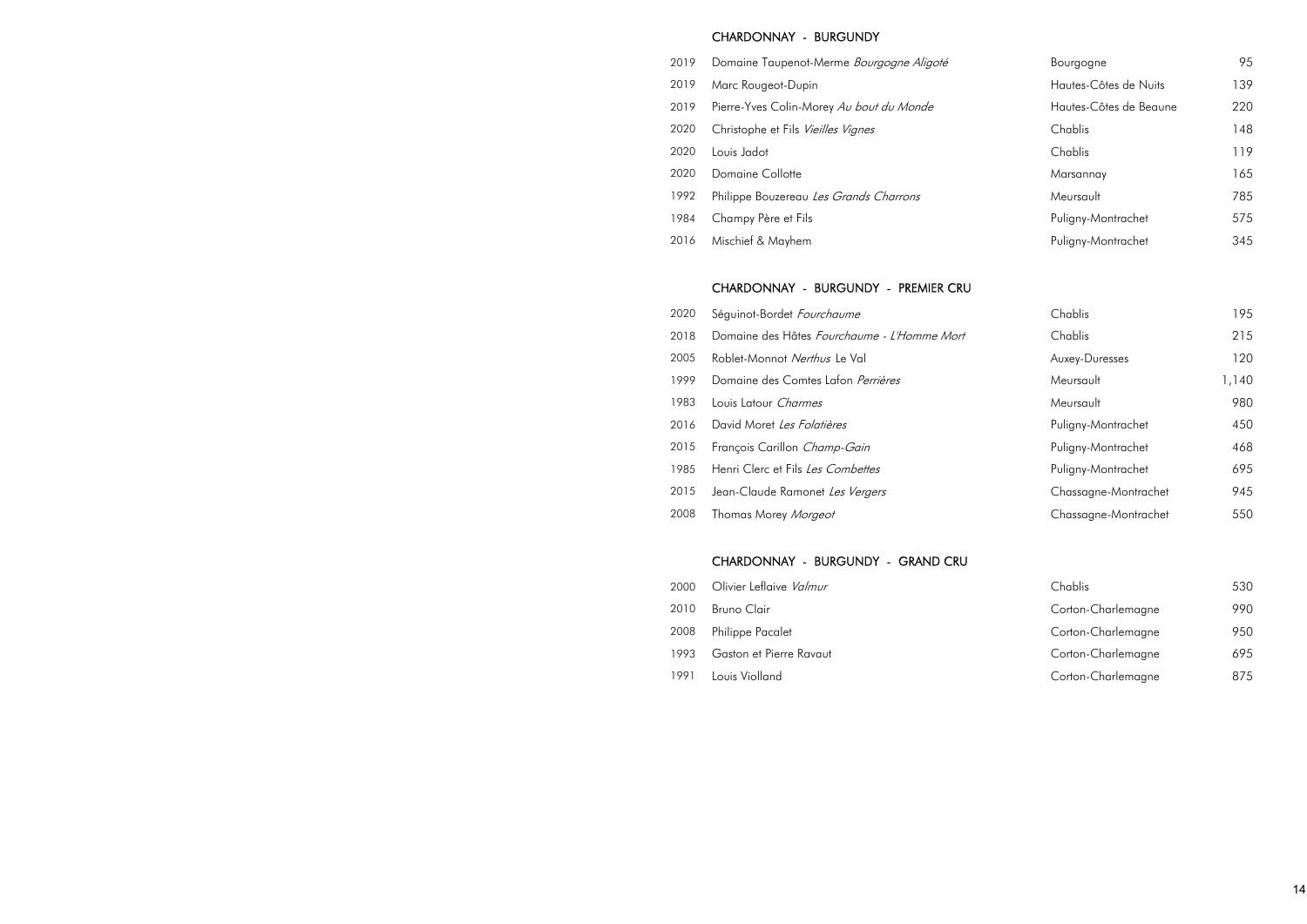# ROSÉ

| 2021 | Scorpo                            | Mornington Peninsula, VIC | 76   |
|------|-----------------------------------|---------------------------|------|
| 2020 | Yangarra                          | McLaren Vale, SA          | 68   |
| 2020 | Girolamo Russo <i>Etna Rosato</i> | Sicily, Italy             | 120  |
| 2020 | Surrau D.O.C. Rosato              | Sardinia, Italy           | 120  |
| 2020 | Domaine de la Tour du Bon Bandol  | Provence, France          | 155. |
| 2020 | AIX Coteaux d'Aix en Provence     | Provence, France          | 89   |

# PINOT NOIR

| 2020 | Clyde Park                              | Geelong, VIC              | 115 |
|------|-----------------------------------------|---------------------------|-----|
| 2021 | <b>Passing Clouds Estate</b>            | Macedon Range, VIC        | 71  |
| 2020 | Giant Steps Applejack Vineyard          | Yarra Valley, VIC         | 165 |
| 2020 | Giant Steps Primavera Vineyard          | Yarra Valley, VIC         | 165 |
| 2019 | Gembrook Hill Estate                    | Yarra Valley, VIC         | 135 |
| 2018 | Santolin Gladysdale                     | Yarra Valley, VIC         | 109 |
| 2013 | Mount Mary                              | Yarra Valley, VIC         | 320 |
| 2018 | Paringa Estate                          | Mornington Peninsula, VIC | 165 |
| 2018 | Scorpo Estate                           | Mornington Peninsula, VIC | 139 |
| 2018 | Onannon Leongatha                       | Gippsland, VIC            | 142 |
| 2010 | Bass Phillip Premium                    | Gippsland, VIC            | 950 |
| 2020 | Michael Hall Piccadilly and Lenswood    | Adelaide Hills, SA        | 145 |
| 2020 | Tolpuddle                               | Coal River, TAS           | 225 |
| 2018 | Dalrymple Single site                   | Coal River, TAS           | 139 |
| 2020 | Clarence House Estate Reserve           | Derwent Valley, TAS       | 121 |
| 2009 | Dry River                               | Martinborough, NZ         | 340 |
| 2008 | Greystone                               | Waipara, NZ               | 120 |
| 2019 | Peregrine                               | Central Otago, NZ         | 129 |
| 2018 | Quartz Reef Bendigo Estate              | Central Otago, NZ         | 249 |
| 2018 | Rippon Mature Vine                      | Central Otago, NZ         | 194 |
| 2016 | Domaines Schlumberger Les Princes Abbés | Alsace, France            | 141 |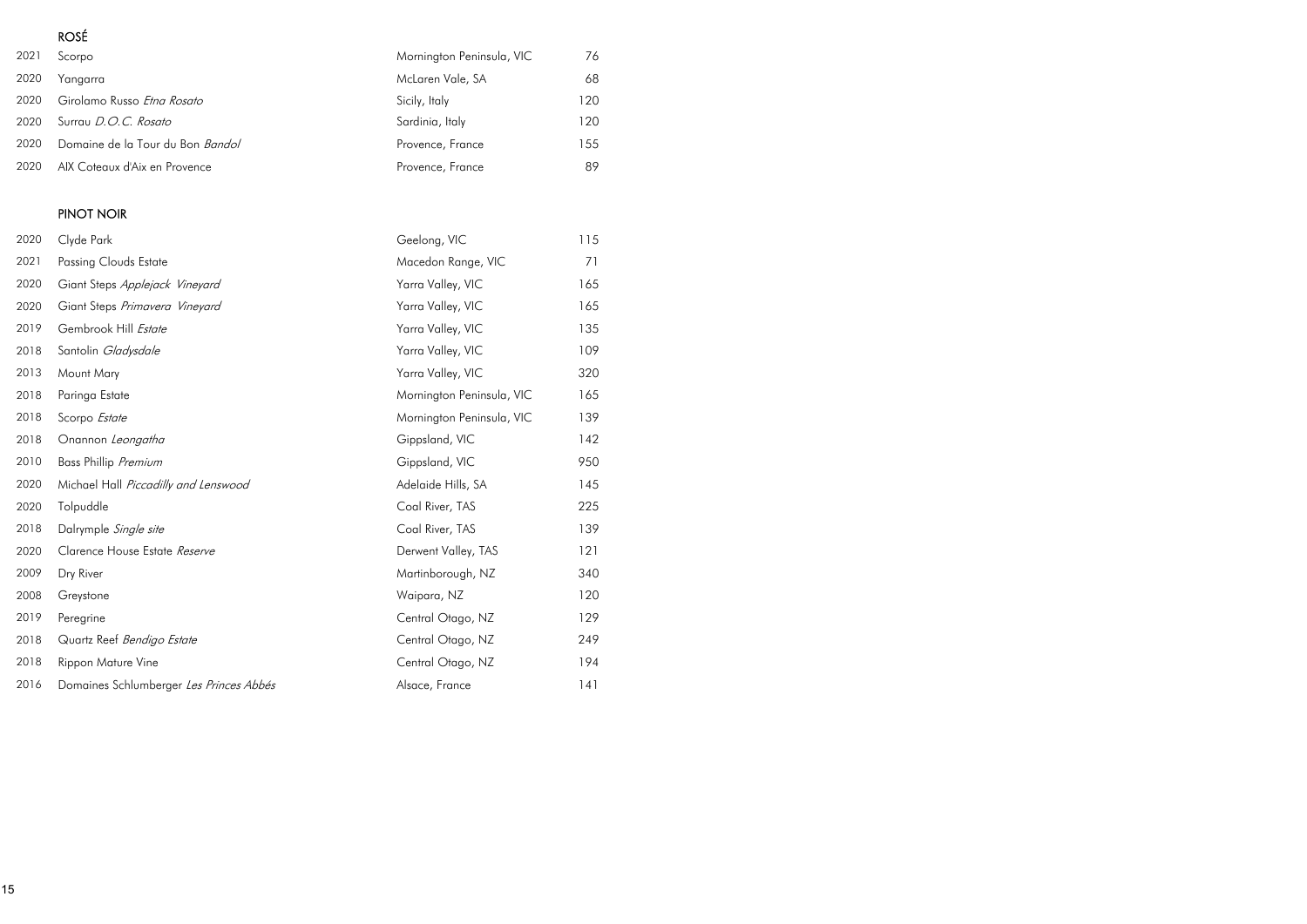#### PINOT NOIR - BURGUNDY

- 2018 Domaine Arlaud
- 2005 Armand Rousseau
- 2008 Cécile Tremblay
- 2015 Domaine Collotte Le Clos de Jeu
- 2017 Jacques Cacheux
- 2016 Gros Frère et Soeur
- 2015 Mischief & Mayhem
- 2015 Domaine Louis Lequin et Fils Clos Genêt

#### PINOT NOIR - BURGUNDY - PREMIER CRU

- 2017 Domaine Faiveley La Combe aux Moines
- 2008 Philippe Pacalet La Perrière
- 2004 Armand Rousseau Clos Saint Jacques
- 1991 de Chirolles et Cie Lavaut-Saint-Jacques
- 1977 Goud de Beaupuis Valozières
- 1995 Blain-Gagnard Clos Saint-Jean

#### PINOT NOIR - BURGUNDY - GRAND CRU

|      | 007 Domaine Dujac       |
|------|-------------------------|
| ו 00 | Jacques-Frederic Mugnie |

- 2005 Domaine Georges Mugneret
- 2000 Armand Rousseau
- 
- 2017 Gros Frère et Soeur
- 1989 Bernard Chezeau
- 1980 Michel Rousseau
- 1993 La Tour Blondeau
- 1991 Mongeard-Mugneret
- 1976 Charles Viénot
- 1979 Bouchard Père & Fils
- 1995 Louis Latour Les Quatres Journaux
- 1987 Domaine Faiveley Clos des Cortons Faiveley
- 1987 Chandon de Briailles

| Gevrey-Chambertin   | 290   |
|---------------------|-------|
| Gevrey-Chambertin   | 1,200 |
| Chapelle-Chambertin | 2,400 |
| Marsannay           | 123   |
| Vosne-Romanée       | 350   |
| Vosne-Romanée       | 450   |
| Nuit Saint George   | 285   |
| Santenay            | 195   |

| Gevrey-Chambertin    | 410   |
|----------------------|-------|
| Gevrey-Chambertin    | 650   |
| Gevrey-Chambertin    | 3,450 |
| Gevrey-Chambertin    | 1,410 |
| Aloxe-Corton         | 595   |
| Chassagne-Montrachet | 740   |

| 2007 | Domaine Dujac                              | <b>Bonnes Mares</b>  | 2,950  |
|------|--------------------------------------------|----------------------|--------|
| 2001 | Jacques-Frederic Mugnier                   | <b>Bonnes Mares</b>  | 3,800  |
| 2005 | Domaine Georges Mugneret                   | Ruchottes-Chambertin | 4,950  |
| 2000 | Armand Rousseau                            | Charmes-Chambertin   | 2,200  |
| 2007 | Louis Jadot                                | Mazy-Chambertin      | 940    |
| 2017 | Gros Frère et Soeur                        | Clos de Vougeot      | 850    |
| 1989 | <b>Bernard Chezeau</b>                     | Clos de Vougeot      | 970    |
| 1980 | Michel Rousseau                            | Clos de Vougeot      | 1,235  |
| 1993 | La Tour Blondeau                           | Échézeaux            | 975    |
| 1991 | Mongeard-Mugneret                          | Échézeaux            | 1,780  |
| 1976 | Charles Viénot                             | Richebourg           | 2,700  |
| 1979 | Bouchard Père & Fils                       | La Romanée           | 10,200 |
| 1995 | Louis Latour Les Quatres Journaux          | Romanée-Saint-Vivant | 3,160  |
| 1987 | Domaine Faiveley Clos des Cortons Faiveley | Corton               | 1,725  |
| 1987 | Chandon de Briailles                       | Corton-Bressandes    | 610    |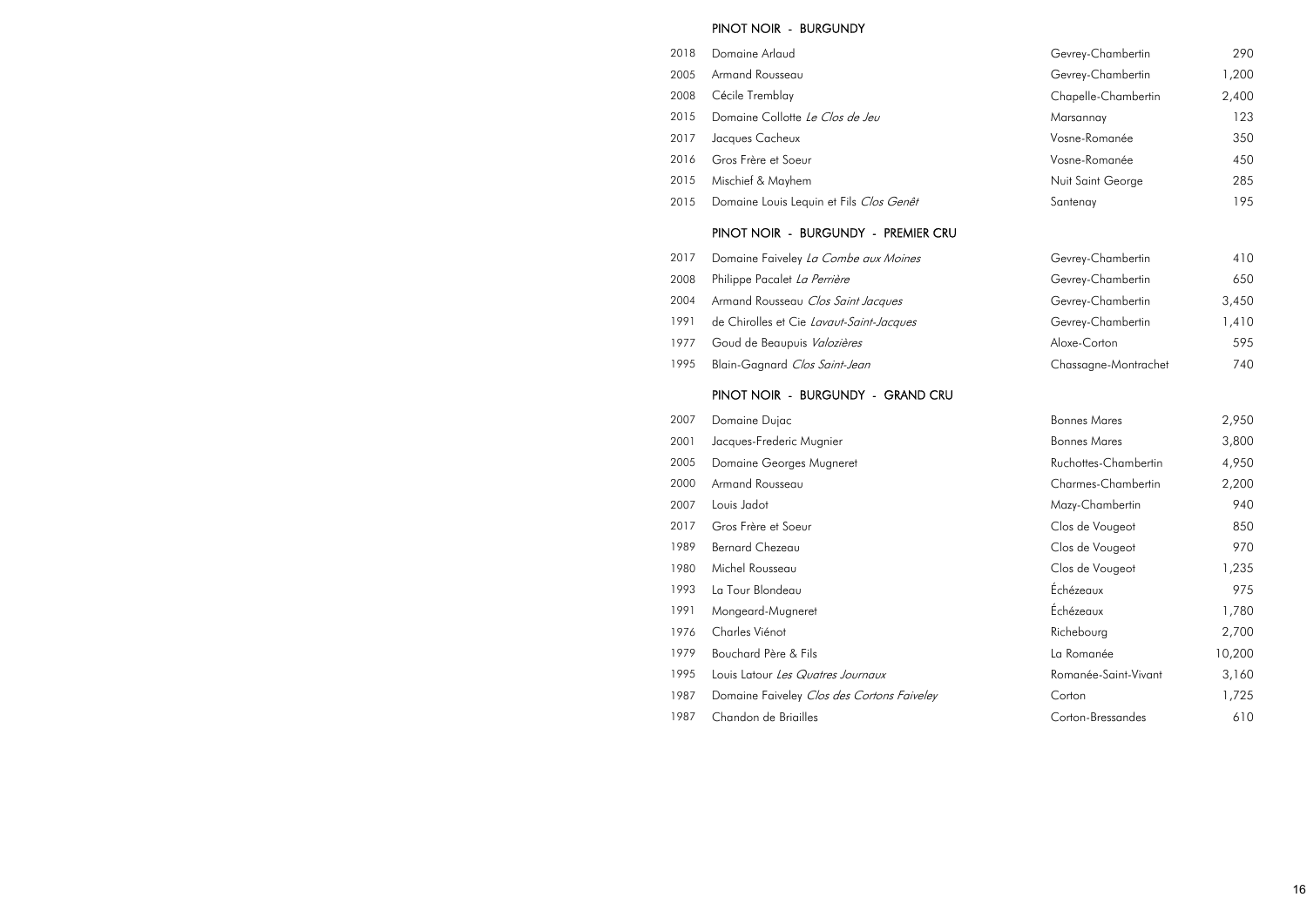# SANGIOVESE

| 2019 | Querceto di Castellina L'Aura Chianti Classico | Tuscany, Italy | 98  |
|------|------------------------------------------------|----------------|-----|
| 2019 | Poggio Al Sole Chianti Classico                | Tuscany, Italy | 116 |
| 2017 | Valdipiatta Vino Nobile di Montepulciano       | Tuscany, Italy | 135 |
| 2019 | Talenti Rosso di Montalcino                    | Tuscany, Italy | 85  |
| 2016 | Querce Betting Rosso di Montalcino             | Tuscany, Italy | 125 |
| 2015 | Castello Romitorio Brunello di Montalcino      | Tuscany, Italy | 310 |
| 2012 | Degli Amici Brunello di Montalcino Annata      | Tuscany, Italy | 190 |

# NEBBIOLO

| 2015 | Thick as Thieves <i>Pocco Rosso</i>       | King Valley, VIC | 166 |
|------|-------------------------------------------|------------------|-----|
| 2018 | Massimo Rivetti Barbaresco Froi           | Piedmont, Italy  | 220 |
| 2018 | Cà Di Bruno Barbaresco                    | Piedmont, Italy  | 165 |
| 2017 | Mauro Molino Barolo                       | Piedmont, Italy  | 220 |
| 2017 | Mauro Molino Bricco Luciani               | Piedmont, Italy  | 280 |
| 2014 | Anna Maria Albona Barolo Brico San Pietro | Piedmont, Italy  | 310 |

# NERO D'AVOLA

|      | 2020 Colomba Bianca Nero d'Avola          | Sicily, Italy    | 65 |
|------|-------------------------------------------|------------------|----|
| 2018 | Eldorado Road <i>Comrade</i> Nero d'Avola | Beechworth, VIC  | 94 |
| 2017 | Mount Horrocks Nero d'Avola               | Clare Valley, SA | 89 |

## OTHER RED VARIETALS

| 2015 | Hans Herzog Montepulciano                                                         | Marlborough, NZ          | 210 |
|------|-----------------------------------------------------------------------------------|--------------------------|-----|
| 2016 | Giuseppe Campagnola Amarone Classico                                              | Veneto, Italy            | 185 |
| 2016 | Adalia Amarone della Valpolicella                                                 | Veneto, Italy            | 265 |
| 2016 | Le Salette Amarone Classico della Valpolicella Marega                             | Veneto, Italy            | 295 |
| 2016 | Fabiana Calidus Primitivo di Manduria                                             | Puglia, Italy            | 95  |
| 2019 | Girolamo Russo <i>Etna Rosso A Rina</i> Nerello Mascalese/Cappuccio Sicily, Italy |                          | 140 |
| 2020 | Hamilton Russell Southern Right Pinotage                                          | Walker Bay, South Africa | 145 |
| 2015 | Ridge <i>East Bench</i> Zinfandel                                                 | Sonoma County, USA       | 335 |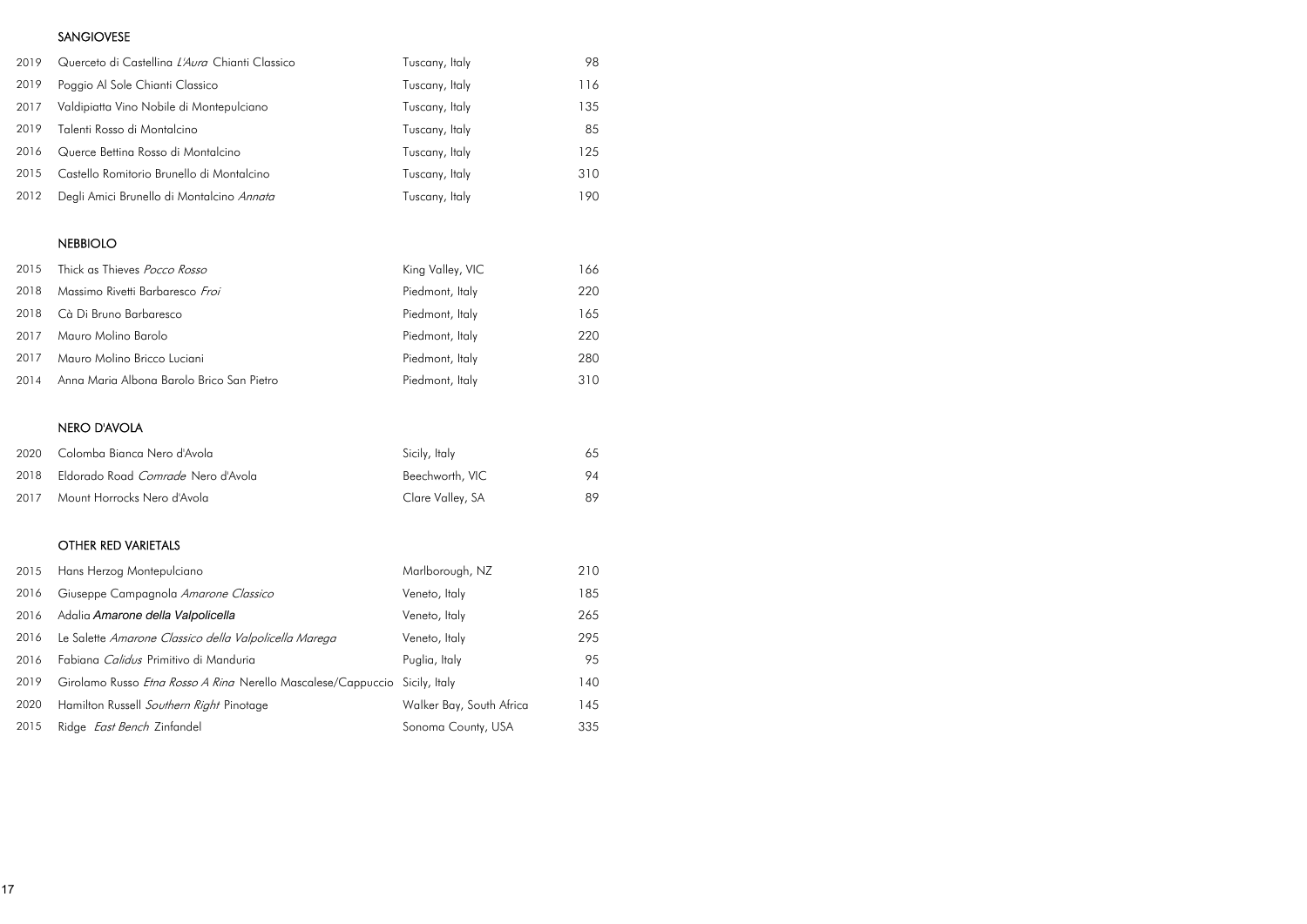#### GAMAY

- 
- 2019 Metrat La Roilette Vieilles Vignes Fleurie
- 2017 Jean Foillard Cuvée Corcelette Morgon
- 2018 Clos de Mez Morgon Chateau Gaillard
- 2019 Domaine de Bel Air Granits Bleu Beaujolais-Villages

| 2018 | Lyons Will                                                     | Macedon Range, VIC     | 95  |
|------|----------------------------------------------------------------|------------------------|-----|
| 2019 | Metrat La Roilette Vieilles Vignes Fleurie                     | Beaujolais, France     | 79  |
| 2017 | Jean Foillard Cuvée Corcelette Morgon                          | Beaujolais, France     | 195 |
| 2018 | Clos de Mez Morgon Chateau Gaillard                            | Beaujolais, France     | 135 |
| 2019 | Domaine de Bel Air <i>Granits Bleu</i> Beaujolais-Villages     | Beaujolais, France     | 75  |
|      | <b>TANNAT</b>                                                  |                        |     |
| 2013 | Château Montus Madiran                                         | South-West, France     | 115 |
| 2006 | Producteurs Plaimont Arte Benedicte Madiran                    | South-West, France     | 149 |
|      | <b>MALBEC</b>                                                  |                        |     |
| 2020 | Cullen <i>East Block Red</i> Malbec - Petit Verdot             | Margaret River, WA     | 115 |
| 2019 | Bodega Catena Zapata High Mountain Vines                       | Mendoza, Argentina     | 86  |
| 2016 | Bodega Catena Zapata Catena Alta Historic Rows                 | Mendoza, Argentina     | 261 |
| 2018 | Terrazas de los Andes                                          | Mendoza, Argentina     | 198 |
| 2014 | Château du Cèdre Le Cèdre Cahors                               | Occitanie, France      | 207 |
|      | <b>TEMPRANILLO</b>                                             |                        |     |
| 2016 | Centennial Vineyards Reserve                                   | Orange, NSW            | 148 |
| 2017 | Maisulan Rioja Madurado 6 Messes                               | Rioja, Spain           | 85  |
|      | GARNACHA / GRENACHE                                            |                        |     |
| 2020 | Massena The Moonlight Run Grenache - Mataro - Shiraz           | Barossa Valley, SA     | 79  |
| 2020 | Head Old Vine                                                  | Barossa Valley, SA     | 95  |
| 2013 | Cirillo Estate 1850 Ancestor Vine                              | Barossa Valley, SA     | 173 |
| 2018 | Penny's Hill The Experiment                                    | McLaren Vale, SA       | 105 |
| 2017 | BK Wines Sparks                                                | McLaren Vale, SA       | 135 |
| 2018 | Patritti Marion Vineyard Grenache-Shiraz                       | Adelaide, SA           | 86  |
| 2019 | Swinney Farvie                                                 | Frankland River, WA    | 375 |
| 2017 | Domaine de Font-Sane Gigondas                                  | Southern Rhône, France | 116 |
| 1997 | Jaboulet-Vercherre Châteauneuf-du-Pape                         | Southern Rhône, France | 344 |
| 1995 | Paul Jaboulet Aîné Châteauneuf-du-Pape                         | Southern Rhône, France | 710 |
| 2018 | Giovanni Montisci Barrosu Riserva Franzisca                    | Sardegna, Italy        | 295 |
| 2016 | Sella & Mosca <i>Tanca Farra</i> Cannonau - Cabernet Sauvignon | Sardegna, Italy        | 114 |

#### TANNAT

- 2013 Château Montus Madiran
- 2006 Producteurs Plaimont Arte Benedicte Madiran

#### MALBEC

- 2020 Cullen *East Block Red M*albec Petit Verdot
- 2019 Bodega Catena Zapata High Mountain Vines
- 2016 Bodega Catena Zapata Catena Alta Historic Rows
- 2018 Terrazas de los Andes
- 2014 Château du Cèdre Le Cèdre Cahors

#### TEMPRANILLO

- 2016 Centennial Vineyards Reserve
- 2017 Maisulan Rioja Madurado 6 Messes

#### GARNACHA / GRENACHE

- 2020 Massena The Moonlight Run Grenache Mataro Shiraz
- 2020 Head Old Vine
- 2013 Cirillo Estate 1850 Ancestor Vine
- 2018 Penny's Hill The Experiment
- 2017 BK Wines Sparks
- 2018 Patritti Marion Vineyard Grenache-Shiraz
- 2019 Swinney Farvie
- 2017 Domaine de Font-Sane Gigondas
- 1997 Jaboulet-Vercherre Châteauneuf-du-Pape
- 1995 Paul Jaboulet Aîné Châteauneuf-du-Pape
- 2018 Giovanni Montisci Barrosu Riserva Franzisca
- 2016 Sella & Mosca *Tanca Farra* Cannonau Cabernet Sauvignon Sardegna, Italy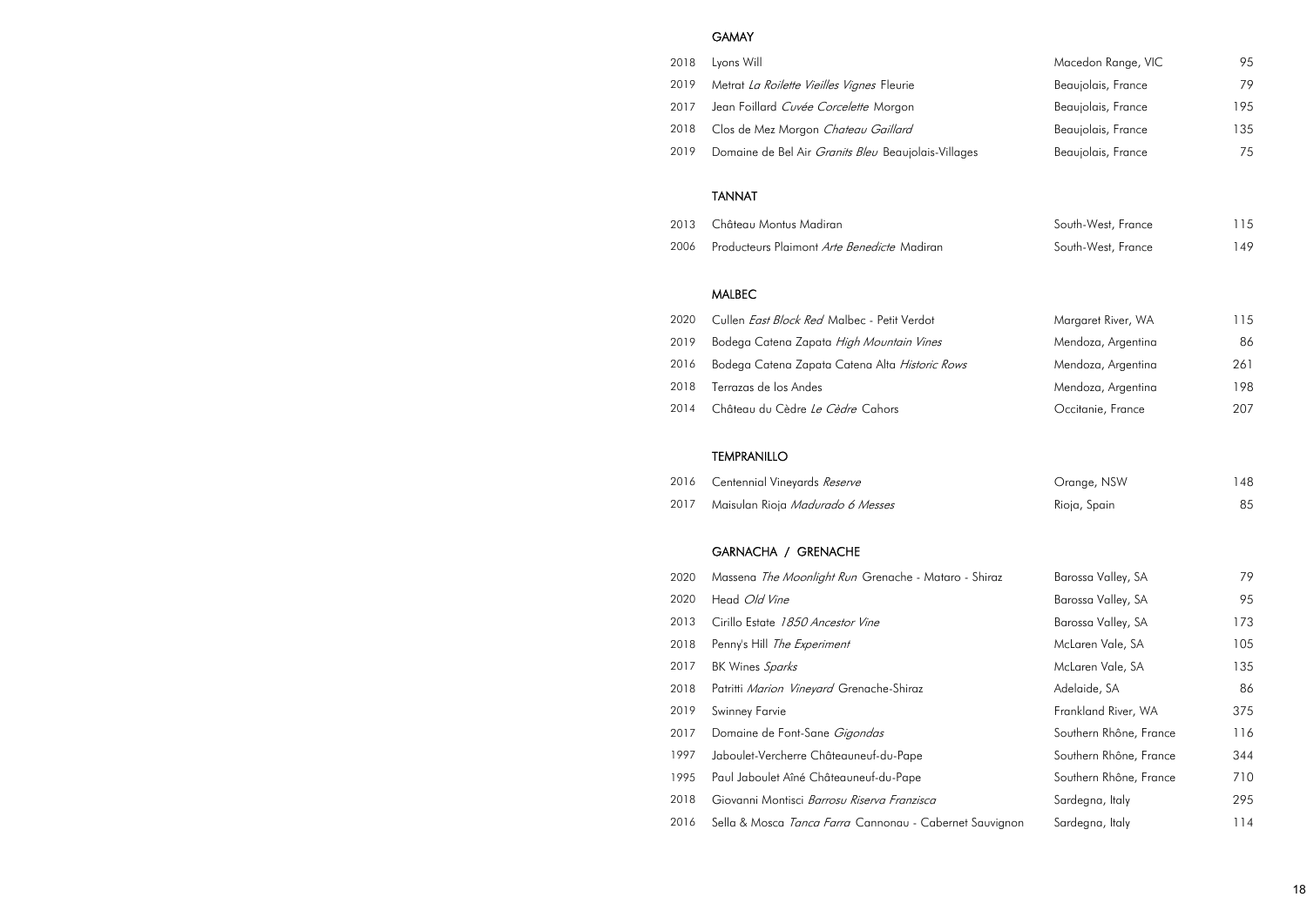## MERLOT

| 2015 | Bird in Hand                   | Adelaide Hills, SA | 118 |
|------|--------------------------------|--------------------|-----|
| 2017 | Majella                        | Coonawarra, SA     | 98  |
|      | 1996 Pepper Tree Wines Reserve | Coonawarra, SA     | 330 |
| 2001 | Picardy                        | Pemberton, WA      | 347 |

# MERLOT - BORDEAUX - RIGHT BANK BLENDS

| 2012 | Château Saint-Georges                           | Saint-Georges-Saint-Emilion | 215   |
|------|-------------------------------------------------|-----------------------------|-------|
| 2015 | Château Queyron-Pindefleurs Grand Cru           | Saint-Émilion               | 240   |
| 1998 | Château Ausone Premier Grand Cru Classé A       | Saint-Émilion               | 2,970 |
| 1985 | Château Cheval Blanc Premier Grand Cru Classé A | Saint-Émilion               | 4,190 |
| 1979 | Château Cheval Blanc Premier Grand Cru Classé A | Saint-Émilion               | 2,400 |
| 1983 | Château Angélus Premier Grand Cru Classé B      | Saint-Émilion               | 1,795 |
| 1964 | Château Villemaurine Grand Cru Classé           | Saint-Émilion               | 635   |
| 1964 | Château Balestard-La Tonnelle Grand Cru Classé  | Saint-Émilion               | 1,150 |
| 1953 | Château Balestard-La Tonnelle Grand Cru Classé  | Saint-Émilion               | 2,100 |
| 1988 | Château Garraud                                 | Lalande-de-Pomerol          | 415   |
| 1973 | Château La Grave Trigant de Boisset             | Pomerol                     | 465   |
| 1983 | Château Pétrus                                  | Pomerol                     | 7,900 |
|      |                                                 |                             |       |
|      | <b>CABERNET FRANC</b>                           |                             |       |

| 2018 | Tomfoolery <i>Monkey Business</i>                      | Barossa Valley, SA   | 129 |
|------|--------------------------------------------------------|----------------------|-----|
|      | 2018 Craggy Range Sophia Cabernets-Merlot-Petit Verdot | Hawke's Bay, NZ      | 295 |
| 2013 | Château de Coulaine Francs de Pieds Chinon             | Loire Valley, France | 18  |

## CABERNET SAUVIGNON-SHIRAZ BLENDS

| 2017 | Barossa Boy <i>Double Trouble</i> | Barossa Valley, SA |     |
|------|-----------------------------------|--------------------|-----|
| 1989 | D'Arenberg <i>Museum Release</i>  | McLaren Vale, SA   | 345 |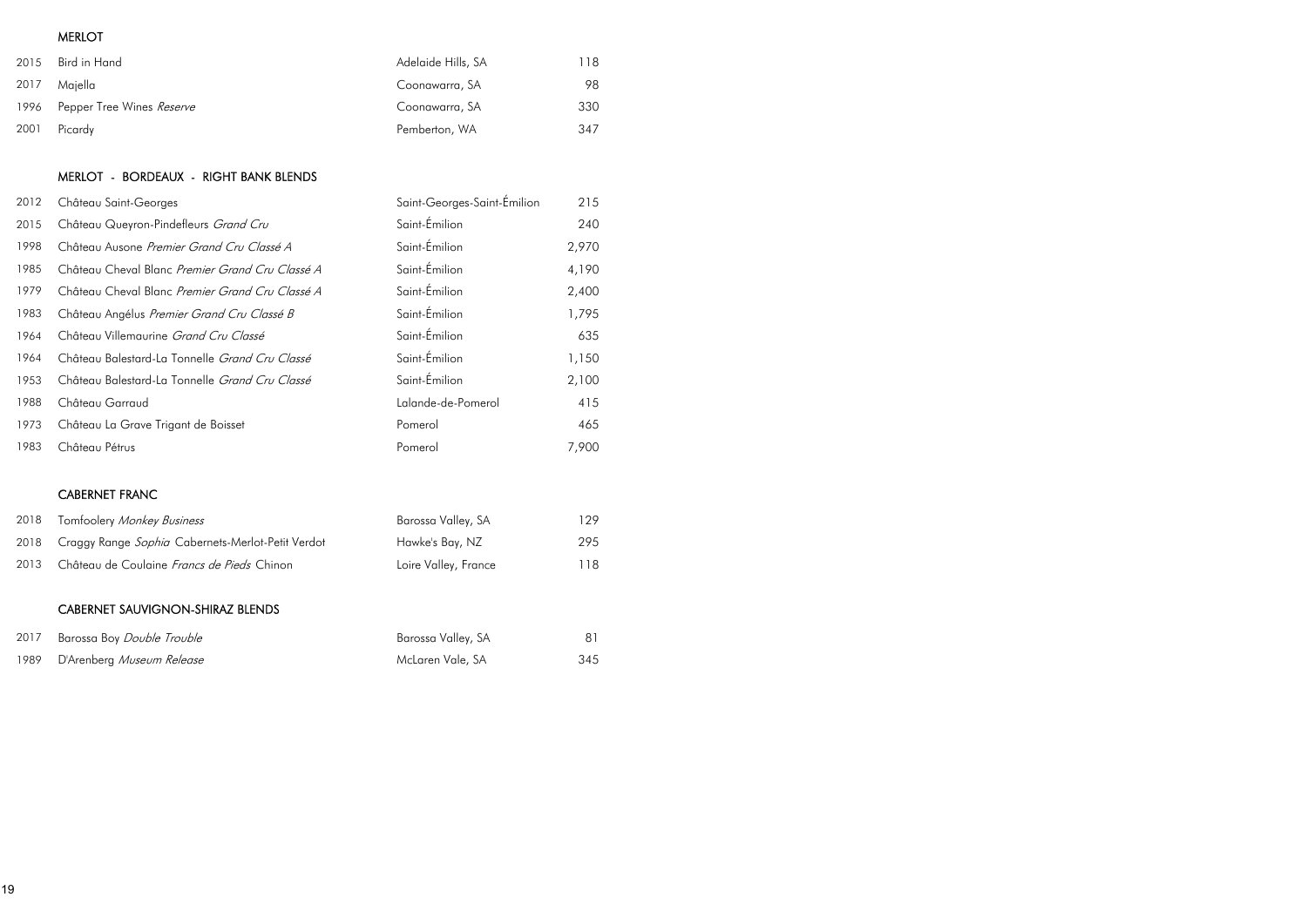# SYRAH / SHIRAZ

| 2008 | Clonakilla Shiraz-Viognier                | Canberra District, NSW    | 550 |
|------|-------------------------------------------|---------------------------|-----|
| 2017 | Glenguin Estate Aristea                   | Hunter Valley, NSW        | 149 |
| 1988 | Lindeman's Hunter River Burgundy Bin 7600 | Hunter Valley, NSW        | 549 |
| 2018 | Domenica                                  | Beechworth, VIC           | 116 |
| 2019 | Yarra Yering Underhill                    | Yarra Valley, VIC         | 310 |
| 2020 | Jasper Hill Georgia's Paddock             | Heathcote, VIC            | 190 |
| 2017 | Craiglee                                  | Sunbury, VIC              | 128 |
| 2019 | Scorpo Old Vines                          | Mornington Peninsula, VIC | 118 |
| 2015 | Bannockburn De La Roche                   | Geelong, VIC              | 155 |
| 2018 | Shaw + Smith Balhanna Vineyard            | Adelaide Hills, SA        | 215 |
| 2006 | Wendouree                                 | Clare Valley, SA          | 580 |
| 2006 | Wendouree Shiraz-Malbec                   | Clare Valley, SA          | 490 |
| 2017 | D'Arenberg The Dead Arm                   | McLaren Vale, SA          | 195 |
| 2018 | Oliver's Taranga HJ                       | McLaren Vale, SA          | 159 |
| 2018 | Yangarra Estate Ironheart                 | McLaren Vale, SA          | 255 |
| 2014 | Geoff Merrill Reserve                     | McLaren Vale, SA          | 145 |
| 2019 | Izway Bruce                               | Barossa Valley, SA        | 135 |
| 2019 | Izway Don                                 | Barossa Valley, SA        | 420 |
| 2018 | Head The Contrarian                       | Barossa Valley, SA        | 95  |
| 2006 | Rolf Binder Hanisch                       | Barossa Valley, SA        | 320 |

- 2006 Rockford Basket Press
- 2006 Penfolds RWT
- 1995 Penfolds Grange Bin 95 Shiraz-Cabernet Sauvignon
- 2018 Peter Lehmann VSV Hearnden
- 2019 Swinney Farvie
- 2018 Yves Cuilleron Saint-Joseph Les Pierres Sèches
- 2018 Gilles Robin Crozes-Hermitage Albéric Bouvet
- 2007 Thierry Allemand Cornas Reynard
- 2006 René Rostaing Côte-Rôtie Côte Blonde
- 2003 E. Guigal Chateau D'Ampuis Côte-Rôtie
- 2017 Alessandro di Camporeale Kaid Syrah

| Canberra District, NSW    | 550   |
|---------------------------|-------|
| Hunter Valley, NSW        | 149   |
| Hunter Valley, NSW        | 549   |
| Beechworth, VIC           | 116   |
| Yarra Valley, VIC         | 310   |
| Heathcote, VIC            | 190   |
| Sunbury, VIC              | 128   |
| Mornington Peninsula, VIC | 118   |
| Geelong, VIC              | 155   |
| Adelaide Hills, SA        | 215   |
| Clare Valley, SA          | 580   |
| Clare Valley, SA          | 490   |
| McLaren Vale, SA          | 195   |
| McLaren Vale, SA          | 159   |
| McLaren Vale, SA          | 255   |
| McLaren Vale, SA          | 145   |
| Barossa Valley, SA        | 135   |
| Barossa Valley, SA        | 420   |
| Barossa Valley, SA        | 95    |
| Barossa Valley, SA        | 320   |
| Barossa Valley, SA        | 450   |
| Barossa Valley, SA        | 690   |
| Regional Blend, SA        | 1,745 |
| Eden Valley, SA           | 125   |
| Frankland River, WA       | 375   |
| Northern Rhône, France    | 124   |
| Northern Rhône, France    | 145   |
| Northern Rhône, France    | 479   |
| Northern Rhône, France    | 485   |
| Northern Rhône, France    | 510   |
| Sicily, Italy             | 135   |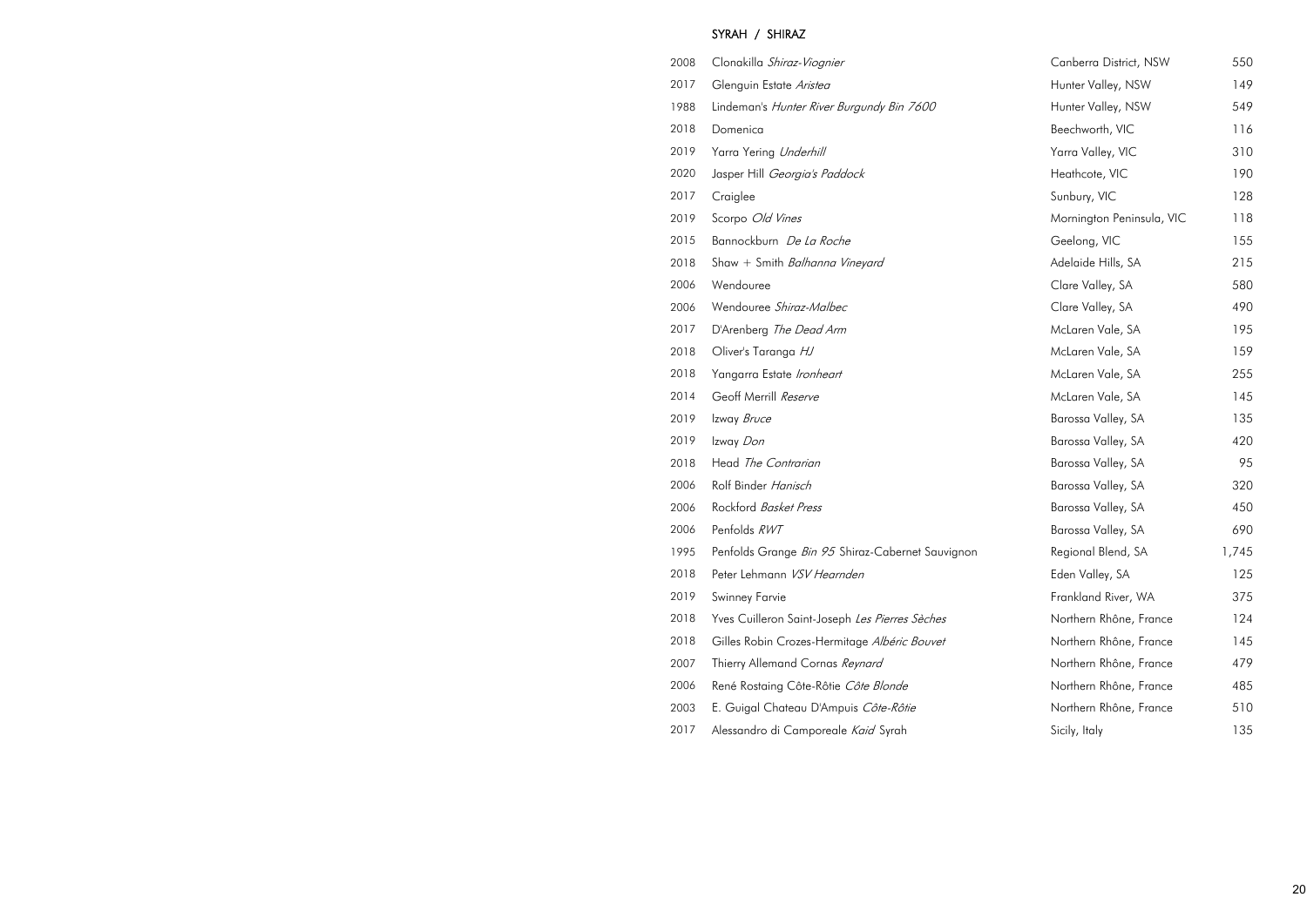## CABERNET SAUVIGNON

| 2015 | Ros Ritchie                                               | Mansfield, VIC              | 89  |
|------|-----------------------------------------------------------|-----------------------------|-----|
| 2016 | <b>Passing Clouds</b>                                     | Bendigo, VIC                | 76  |
| 2017 | <b>Balgownie Estate</b>                                   | Bendigo, VIC                | 115 |
| 2021 | Timo Mayer                                                | Yarra Valley, VIC           | 155 |
| 2019 | Yarra Yering Agincourt Cabernet Malbec                    | Yarra Valley, VIC           | 253 |
| 2017 | Levantine Hill                                            | Yarra Valley, VIC           | 196 |
| 2002 | Mount Mary Quintet                                        | Yarra Valley, VIC           | 510 |
| 2001 | Taylor Saint Andrews                                      | Clare Valley, SA            | 375 |
| 2006 | Wendouree                                                 | Clare Valley, SA            | 540 |
| 2017 | Shirvington The Redwind                                   | McLaren Vale, SA            | 98  |
| 2017 | Mollydooker Gigglepot                                     | McLaren Vale, SA            | 154 |
| 2014 | Geoff Merrill G&W                                         | McLaren Vale/Coonawarra, SA | 76  |
| 2015 | Yalumba The Menzies                                       | Coonawarra, SA              | 164 |
| 2016 | Balnaves The Tally                                        | Coonawarra, SA              | 164 |
| 2005 | Balnaves The Tally                                        | Coonawarra, SA              | 280 |
| 2004 | Wynns                                                     | Coonawarra, SA              | 195 |
| 2000 | Parker Terra Rossa First Growth Cabernet Sauvignon Merlot | Coonawarra, SA              | 320 |
| 2021 | Wines of Merritt                                          | Margaret River, WA          | 115 |
| 2017 | Woodlands Margaret Cabernet Merlot Malbec                 | Margaret River, WA          | 175 |
| 2017 | Howard Park Leston                                        | Margaret River, WA          | 116 |
| 2007 | Howard Park Abercrombie                                   | Margaret River, WA          | 295 |
| 1987 | <b>Howard Park</b>                                        | Margaret River, WA          | 686 |
| 2007 | Lenton Brae Wilyabrup                                     | Margaret River, WA          | 395 |
| 2004 | Leeuwin Estate Art Series                                 | Margaret River, WA          | 460 |
| 2017 | Man O'War Ironclad Cabernet Sauvignon Merlot              | Waiheke Island, NZ          | 129 |
| 2014 | Hans Herzog Spirit of Marlborough Cabernets Merlot        | Marlborough, NZ             | 225 |
| 2014 | Justin & Brooke Neufeld                                   | Yakima Valley, USA          | 290 |
| 2018 | Robert Mondavi                                            | Napa Valley, USA            | 175 |
| 2013 | Malibu Rocky Oaks Collective                              | Malibu, USA                 | 110 |
| 2017 | Le Macchiole Bolgheri                                     | Tuscany, Italy              | 132 |
| 2002 | Château Terre Vieille Pécharmant                          | Dordogne, France            | 135 |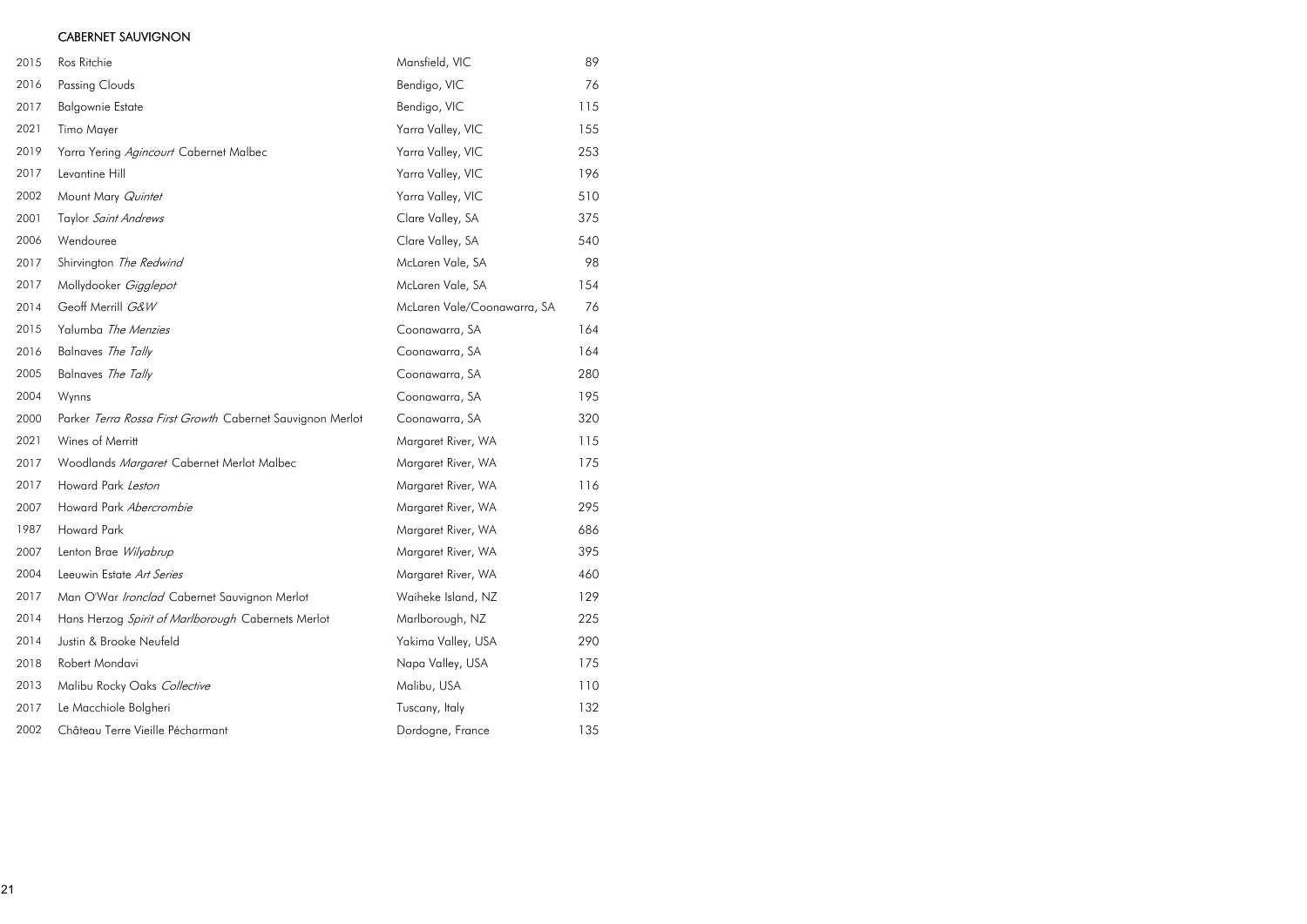#### CABERNET SAUVIGNON - BORDEAUX - LEFT BANK BLENDS

- 2016 Château Maucamps
- 2016 Château Sénéjac
- 2009 Château Coufran
- 2016 Château Lilian Ladouys
- 1987 Château Calon-Ségur 3ème Cru
- 1982 Château Montrose 2ème Cru
- 1979 Château Montrose 2ème Cru
- 1955 Château Cos Labory 5ème Cru
- 1997 Château Lafite-Rothschild 1er Cru
- 1987 Château Lafite-Rothschild 1er Cru
- 1987 Château Latour 1 er Cru
- 1986 Château Latour Les Forts de Latour
- 1982 Château Mouton Baron Philippe de Rothschild
- 1976 Château Pichon-Longueville Reserve de la Comtesse de
- 1945 Château Léoville-Las Cases 2ème Cru
- 1994 Château Margaux Pavillon Rouge du Château Margau
- 1983 Château Siran
- 1983 Château Palmer 3ème Cru
- 1934 Château Palmer 3ème Cru
- 1971 Château Margaux 1er Cru
- 1933 Château Brouzac
- 2000 Château Haut-Brion 1er Cru
- 1976 Château Haut-Brion 1er Cru
- 1985 Château La Mission Haut-Brion
- 2016 Château de Cérons

|            | Haut-Médoc     | 119   |
|------------|----------------|-------|
|            | Haut-Médoc     | 185   |
|            | Haut-Médoc     | 190   |
|            | Saint-Estèphe  | 225   |
|            | Saint-Estèphe  | 1,115 |
|            | Saint-Estèphe  | 1,425 |
|            | Saint-Estèphe  | 1,627 |
|            | Saint-Estèphe  | 1,355 |
|            | Pauillac       | 5,050 |
|            | Pauillac       | 5,900 |
|            | Pauillac       | 2,785 |
|            | Pauillac       | 1,315 |
|            | Pauillac       | 680   |
| le Lalande | Pauillac       | 670   |
|            | Saint-Julien   | 5,986 |
| JX         | Margaux        | 1,165 |
|            | Margaux        | 525   |
|            | Margaux        | 1,850 |
|            | Margaux        | 5,250 |
|            | Margaux        | 2,368 |
|            | Margaux        | 3,155 |
|            | Pessac-Léognan | 3,250 |
|            | Pessac-Léognan | 3,597 |
|            | Graves         | 1,950 |
|            | Graves         | 112   |
|            |                |       |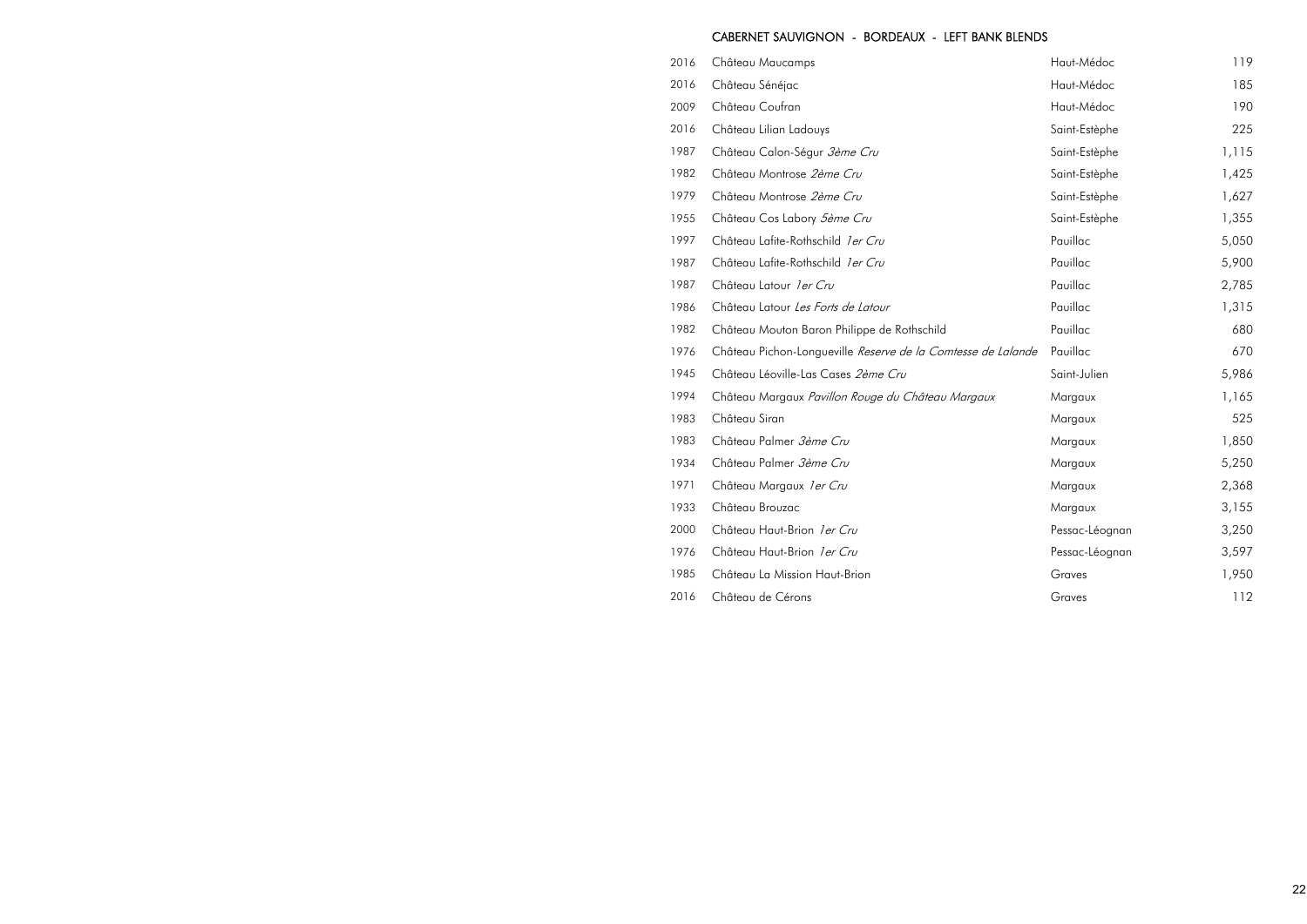# DESSERT WINE - 375ml HALF BOTTLES

| 2021 | Margan Botrytis Semillon                                | Hunter Valley, NSW        | 72  |
|------|---------------------------------------------------------|---------------------------|-----|
| 2017 | D'Arenberg Botrytis Semillon Sauvignon Blanc            | Adelaide Hills, SA        | 75  |
| 2017 | Ridgeside Ice Wine Vidal                                | Niagara Peninsula, Canada | 120 |
| 2014 | Pillitteri Ice Wine Vidal                               | Niagara Peninsula, Canada | 210 |
| 2016 | Wenzel Beerenauslese Furmint                            | Rust, Austria             | 132 |
| 2004 | Kracher Trockenbeerenauslese N1 Nouvelle Vague Zweigelt | Burgenland, Austria       | 270 |
| 2016 | Liliac and Kracher Ice Wine                             | Transylvania, Romania     | 180 |
| 2011 | Cantalici Vin Santo del Chianti Malvasia - Trebbiano    | Tuscany, Italy            | 175 |
| 2015 | Trimbach Vendange Tardive Gewürztraminer                | Alsace, France            | 145 |
| 2017 | Chateau Filhot Second Growth Semillon-Sauvignon Blanc   | Sauternes, France         | 110 |

## DESSERT WINE - 500ml BOTTLES

|           | 2016 Szepsy Szamorodni                         | Tokaji, Hungary      | 395 |
|-----------|------------------------------------------------|----------------------|-----|
| 1995      | Josmeyer Sélection de Grains Nobles Pinot Gris | Alsace, France       | 275 |
| 2000      | Yves Cuilleron Condrieu Ayquets Viognier       | Rhône Valley, France | 460 |
| <b>NV</b> | Domaine de l'Arjolle Palais Royal Merlot       | Languedoc, France    | 112 |

## DESSERT WINE - 750ml FULL BOTTLES

| 2009 | Domaine de la Taille aux Loups Montlouis sur Loire Moëlleux | Loire Valley, France         | 239    |
|------|-------------------------------------------------------------|------------------------------|--------|
| 2019 | Domaine de la Pigeade Muscat de Beaumes de Venise           | Southern Rhône, France       | 120    |
| 1980 | Château Les Marcottes                                       | Sainte Croix du Mont, France | 380    |
| 2013 | Château Rieusssec Carmes de Rieussec                        | Sauternes, France            | 255    |
| 2011 | Chateau Guiraud Sauvignon Blanc-Semillon                    | Sauternes, France            | 450    |
| 2001 | Château d'Yquem ler Cru Supérieur                           | Sauternes, France            | 1,550  |
| 1996 | Château d'Yquem <i>ler Cru Supérieur</i>                    | Sauternes, France            | 1,750  |
| 1975 | Château Filhot 2ème Cru                                     | Sauternes, France            | 545    |
| 1960 | Château La Tour Blanche Donation Osiris 1 er Cru Classé     | Sauternes, France            | 255, ا |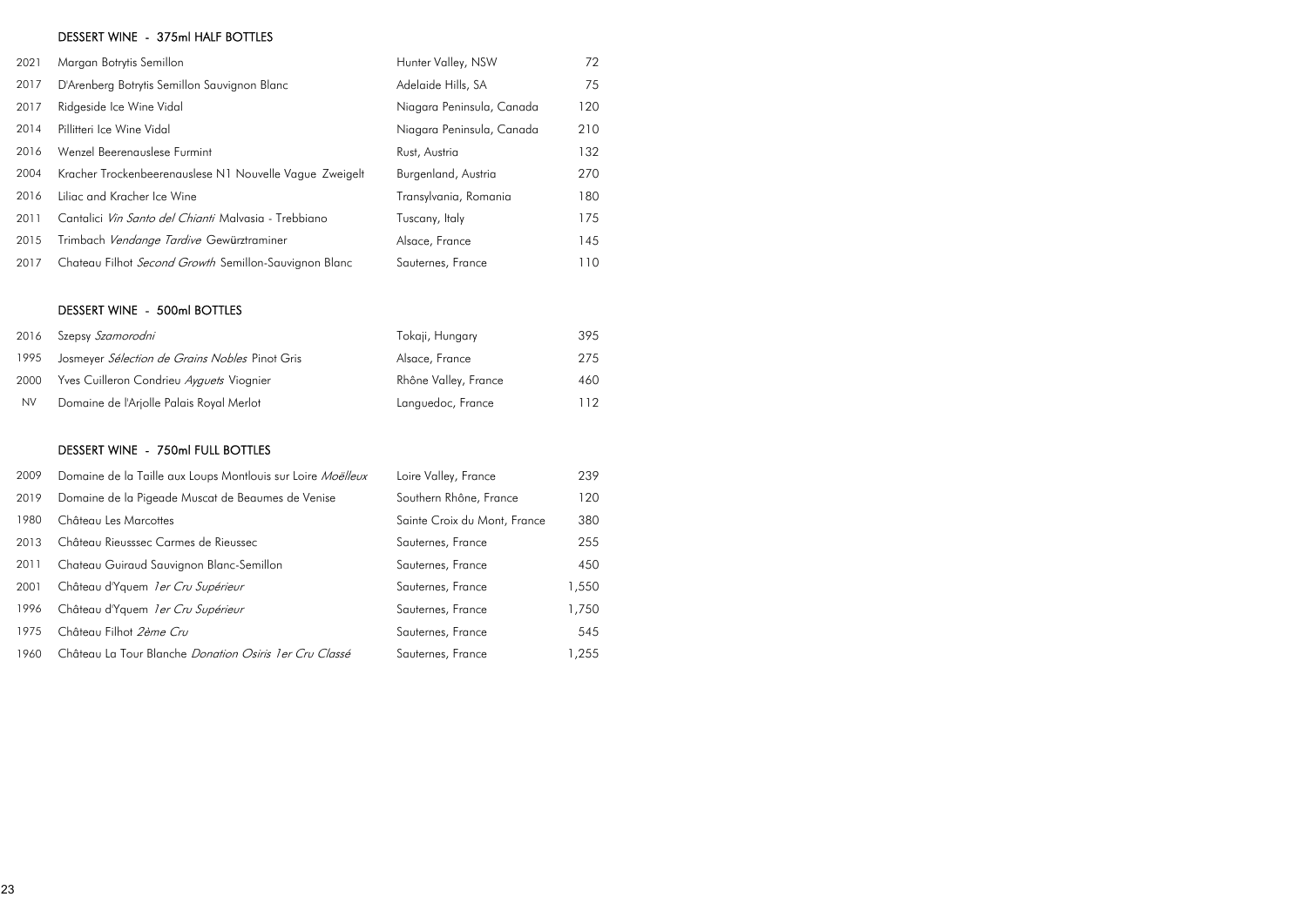#### DESSERT WINE - BY THE GLASS - 60ml

- 2017 D'Arenberg Botrytis Semillon Sauvignon Blanc
- 2017 Ridgeside Ice Wine Vidal
- 2011 Cantalici Vin Santo del Chianti Malvasia Trebbiano
- 2019 Domaine de la Pigeade Muscat de Beaumes de Venise
- 2017 Chateau Filhot Second Growth Semillon-Sauvignon Blanc

#### SWEET FORTIFIED WINE - BY THE GLASS - 60ml

Chambers Rosewood Vineyards Rutherglen Muscat

- 2006 Coates The VP Shiraz Equipo Navazos Gran Solera Pedro Ximénez Croft 10 year old Tawny Quinta Do Noval 20 year ol Tawny
- 1985 Warre's Vintage port Warre's Warrior Henriques and Henriques 15 year old Malvasia

Henriques and Henriques 10 year old Boal

#### SHERRY - BY THE GLASS - 60ml

Equipo Navazos / Think Manzanilla Sanchez Romate *Regente* Palo Cortado Sanchez Romate NPU Amontillado Lustau *Don Nuño* Oloroso

| Adelaide Hills, SA        | 14 |
|---------------------------|----|
| Niagara Peninsula, Canada | 20 |
| Tuscany, Italy            | 28 |
| Southern Rhône, France    | 12 |
| Sauternes, France         |    |

| Rutherglen, VIC   | 15 |
|-------------------|----|
| McLaren Vale, SA  | 20 |
| Jerez, Spain      | 29 |
| Douro, Portugal   | 19 |
| Douro, Portugal   | 25 |
| Oporto, Portugal  | 39 |
| Oporto, Portugal  | 12 |
| Madeira, Portugal | 22 |
| Madeira, Portugal | 19 |

| Sanlúcar di Barrameda, Spain | 11 |
|------------------------------|----|
| Jerez, Spain                 | 15 |
| Jerez, Spain                 | 13 |
| Jerez, Spain                 | 14 |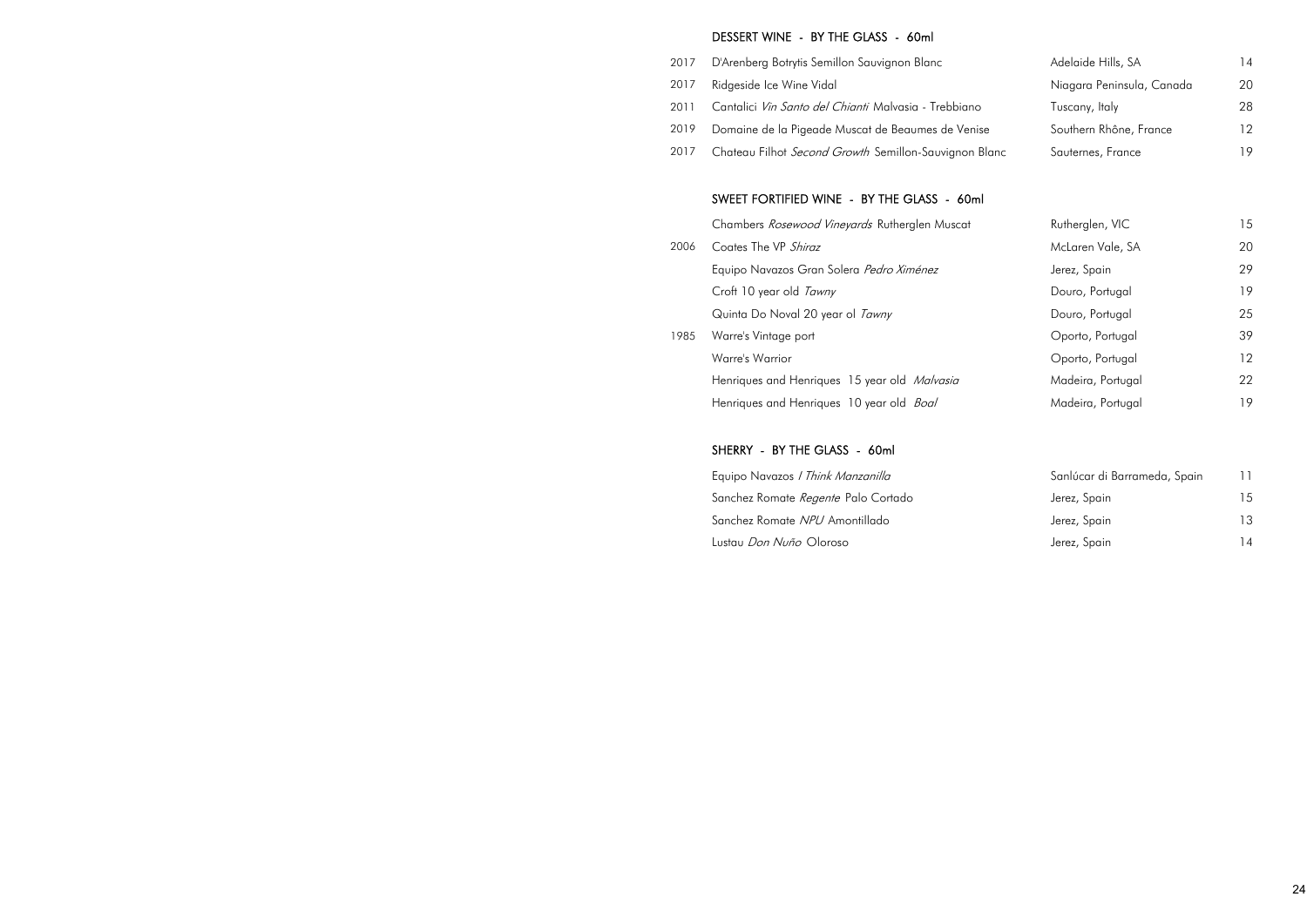# EAU-DE-VIE

|      | Bertrand Framboise Sauvage                 | Alsace, France       | 18 |
|------|--------------------------------------------|----------------------|----|
|      | Domaine Weinbach Mirabelle                 | Alsace, France       | 23 |
|      |                                            |                      |    |
|      | MARC / GRAPPA                              |                      |    |
|      | Domaine Weinbach Marc de Muscat            | Alsace, France       | 19 |
|      | Domaine Weinbach Marc de Gewürztraminer    | Alsace, France       | 19 |
|      | Domaine Weinbach Marc de Pinot Noir        | Alsace, France       | 17 |
|      | Questa è Vera Arancia Blend of varieties   | Veneto, Italy        | 16 |
|      | Questa è Vera Gialla Moscato               | Veneto, Italy        | 16 |
|      | Questa è Vera Denim Prosecco               | Veneto, Italy        | 16 |
|      | Questa è Vera Rossa Traminer               | Veneto, Italy        | 16 |
|      | Questa è Vera Nero Stravecchia             | Veneto, Italy        | 16 |
|      | Questa è Vera Verde Piu' erbe alpine       | Veneto, Italy        | 16 |
|      | <b>CALVADOS</b>                            |                      |    |
| 2000 | Victor Gontier Vieille Réserve Domfrontais | Calvados, France     | 19 |
| 1992 | Comte Louis de Lauriston Domfrontais       | Calvados, France     | 29 |
|      | <b>COGNAC</b>                              |                      |    |
|      | Frapin VSOP Grande Champagne               | Cognac, France       | 16 |
|      | Tesseron XO Lot No. 90 Grande Champagne    | Cognac, France       | 25 |
|      | Tesseron XO Lot No. 76 Grande Champagne    | Cognac, France       | 35 |
|      | Tesseron XO Lot No. 53 Grande Champagne    | Cognac, France       | 50 |
|      | <b>ARMAGNAC</b>                            |                      |    |
| 2004 | Darroze Domaine Couzard Lasalle            | Bas-Armagnac, France | 24 |
| 1996 | Delord                                     | Bas-Armagnac, France | 16 |
| 1982 | Lacourtoisie                               | Bas-Armagnac, France | 29 |
| 1971 | De Castelfort                              | Bas-Armagnac, France | 34 |
| 1970 | Castarède                                  | Bas-Armagnac, France | 31 |
|      |                                            |                      |    |